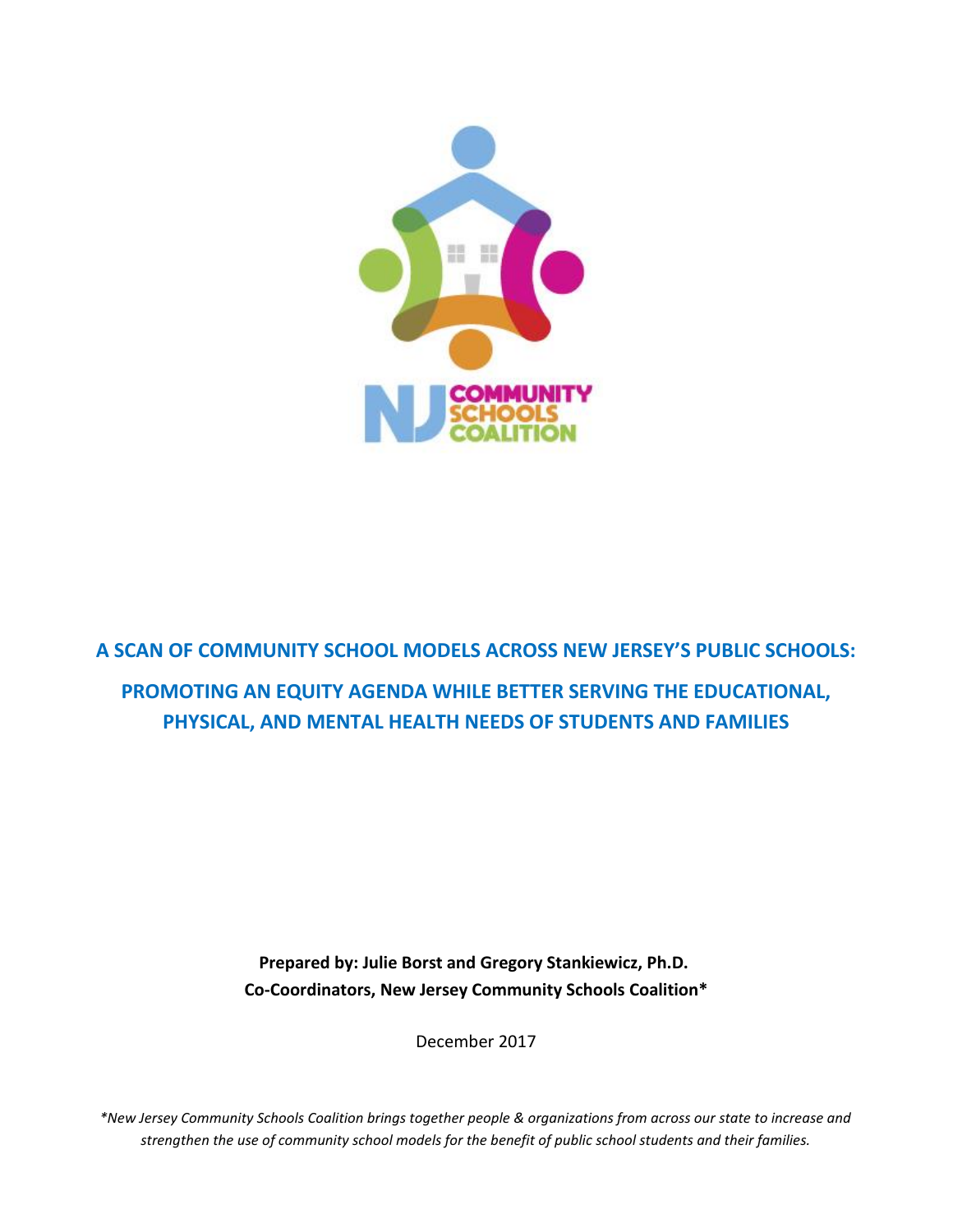*"Community schools offer another alternative for achieving the goals of the equity framework."*

--Susan DeJarnatt and Barbara Ferman, 2017<sup>1</sup>

### **Purpose**

This report builds upon "The State of Community Schools in New Jersey: A Growing Education and Health Reform Strategy," a December 2015 white paper supported by the New Jersey Health Initiatives Program.<sup>2</sup> It includes references to new literature and resources that have become available over the past two years. More broadly, it expands our understanding of the current community school policy environment in New Jersey by examining data from a 2017 survey of public school districts across the state. The report supplements this data with indepth interviews with a subset of superintendents and organizational leaders who are spearheading cross-sector efforts to coordinate in-school services for New Jersey students. The report's ultimate purpose is to serve as a roadmap for ways to scale existing community school models and efforts in New Jersey, in order to use this powerful and flexible strategy to improve the lives of students, families, and other community residents.

We find that, since 2015, additional school districts in New Jersey are identifying themselves as pursuing community school models via partnerships with outside service providers. However, the majority of reporting districts, while not labeling themselves as community schools, also report that they are actively pursuing, or already undertaking, partnerships with outside providers. Our follow-up interviews indicate that districts developed these community schoollike approaches in an organic, bottom-up manner to help ameliorate the loss of services due to funding cutbacks at the state level. Many of the districts also reported adopting this approach to better meet the challenges posed by student populations with more diverse needs, and those coming from families who are increasingly poor and non-native English-speaking.

While the conventional understanding is that these are challenges confronted by New Jersey school districts located in urban areas, our survey results and follow-up interviews find that many suburban and rural districts are facing similar conditions. These concerns were articulated by superintendents from Newton, in Sussex County in the rural northwest corner of New Jersey, which once served as a regional center of industry but subsequently saw its job base

<sup>1</sup> Susan DeJarnatt and Barbara Ferman, "Preserving Education as a Collective Good," in *The Fight for America's Schools: Grassroots Organizing in Education*, edited by Barbara Ferman, Cambridge, Ma: Harvard Education Press, 2017, p. 144.

<sup>&</sup>lt;sup>2</sup> Reuben Jacobson, "The State of Community Schools in New Jersey: A Growing Education and Health Reform Strategy," Coalition for Community Schools, at the Institute for Educational Leadership, December 2015.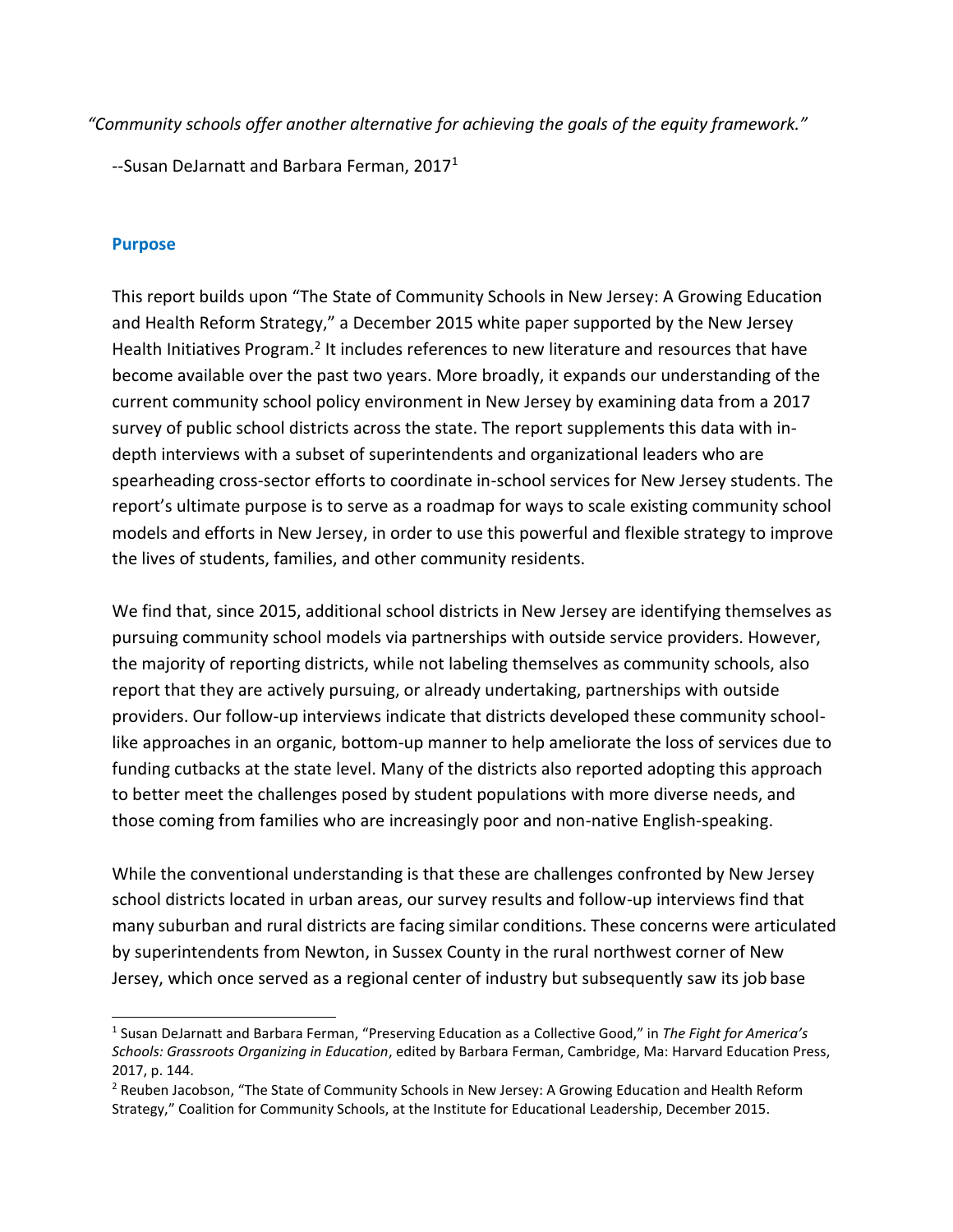erode; Princeton, a wealthy suburban community in central Mercer County; and Red Bank, a historic community near the Shore in Monmouth County with a rapidly increasing low-income Latino population. In effect, New Jersey, considered the most suburban state in the nation, serves as a microcosm of the problems experienced by the national trends surrounding the "suburbanization" of U.S. poverty. $3$ 

Our research finds that New Jersey schools are seeking partners to help them provide their students with a host of needed services, including academic, physical health, and mental health. Our survey results and follow-up interviews reveal that many superintendents see the lack of mental health services as one of their most pressing needs, at a time when the opioid crisis has resulted in New Jersey's teen overdose death rate more than doubling since 2000, to the sixth-highest level in the U.S. for the 2011-13 period.<sup>4</sup> Moreover, data indicate that increasing numbers of New Jersey students are seeking mental help, being hospitalized for mental health concerns, and attempting to or dying by suicide.<sup>5</sup> We feel that the community school model is a powerful strategy for allowing educational and community leaders to better meet such needs.

## **Defining the Community School Model**

Community schools are public schools that explicitly identify themselves as critical "hubs" for their surrounding neighborhoods. They leverage the centrality of a physical school building in a specific neighborhood with the resources of nonprofit agencies, foundations, local businesses and other community partners to provide needed services in a holistic fashion to students and their families. The services provided reflect the specific needs identified by each community's residents, including pre-care; after-care; adult education and job training; supplemental nutrition; physical and mental health; and dental and vision clinics.<sup>6</sup>

<https://www.brookings.edu/testimonies/the-changing-geography-of-us-poverty/>

<sup>&</sup>lt;sup>3</sup> The Brookings Institution has focused academic attention on such trends. For a good summary of the research, see Elizabeth Kneebone, "The Changing Geography of US Poverty," testimony before the House Ways and Means Committee, Subcommittee on Human Resources, February 15, 2017. Available at:

<sup>4</sup> Trust for America's Health, "Reducing Teen Substance Misuse: What Really Works, 2015," November, 2015, pp. 23-24. Available at[: http://healthyamericans.org/assets/files/TFAH-2015-TeenSubstAbuse-FnlRv.pdf](http://healthyamericans.org/assets/files/TFAH-2015-TeenSubstAbuse-FnlRv.pdf)

<sup>&</sup>lt;sup>5</sup> See, for example, the December 13, 2017, "Mercer County Superintendents' Joint Call to Action," signed by all district superintendents, stating that "We are in the middle of an alarming trend regarding teenage mental health concerns." The statement goes on to say that "Partnerships in raising awareness and providing systems of support and care are critical." This joint statement was precipitated by the fact that Mercer County had 7 cases of students dying by suicide over the preceding 20 months, but rates have been increasing in counties across the state, and have seen a sharp uptick nationally. See

http://www.princetonk12.org/?plugin=RWD&Templates=RWD&obje[ct=http://www.princetonk12.org/PPS\\_News/](http://www.princetonk12.org/PPS_News/) S05C1CA08-05C1D167&infobar=no

<sup>&</sup>lt;sup>6</sup> See Jacobson, p. 1. For an effective schematic of the Community Schools logic model, please see Figure 1, p. 2.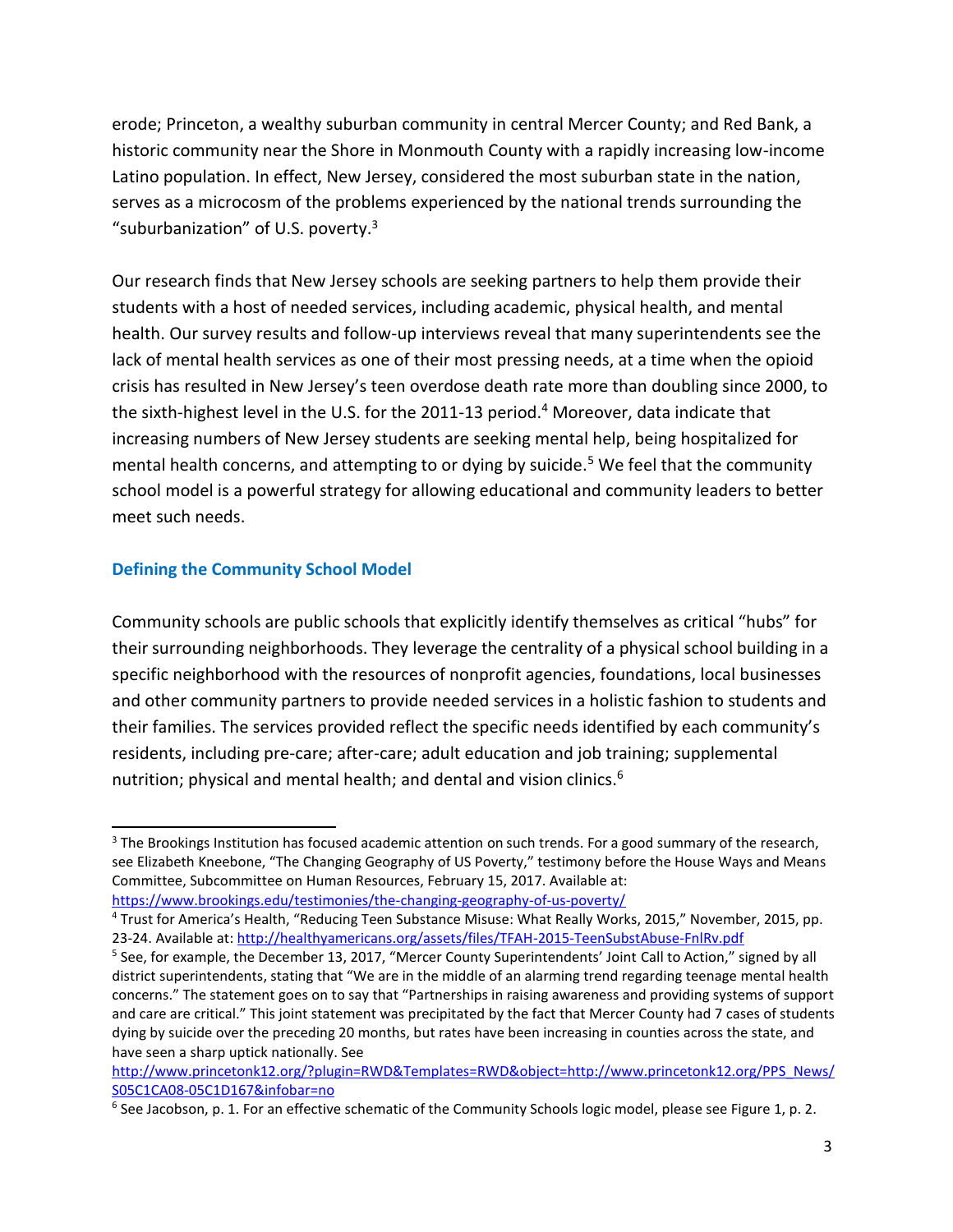# **Ability of Community School Models to Holistically Address Specific Needs of Students and Neighborhoods**

Community school models have been used for decades in the U.S. and have experienced a resurgence of popularity since the 1990s.<sup>7</sup> One reason they are effective strategies is their inherent *flexibility* and *responsiveness*. They reflect an increased awareness of the need to provide services for a wide array of students' needs, whether academic, physical, or mental. Such an awareness is explicit, for example, in the following recent academic description of the community school model:

*While there are many different models, and implementation varies by location, [community schools] embrace certain fundamental principles, including: a focus on the healthy development and academic achievement of all children, strong engagement with families, and holistic education combined with wraparound services that address the social emotional and physical well-being of students. Placed at the center of the community, community schools develop strategic networks of partners and programs that address the needs of the students and families in ways that complement the overall objectives of the school. The significant flexibility within the schools allows them to be responsive to the particular needs of the student body and the larger community.<sup>8</sup>*

There is a large and growing body of research documenting the benefits of community schools.<sup>9</sup> Recently, the national community school organizations highlighted that this approach can be utilized by schools and districts to meet the new federal requirement for "evidence-based interventions for high-poverty schools."<sup>10</sup>

The community school models' emphasis on addressing the totality of needs for all students is consistent with New Jersey's current education policy environment.<sup>11</sup> Furthermore, as

 $<sup>7</sup>$  Jacobson, 2015, p. 1.</sup>

<sup>8</sup> DeJarnatt and Ferman, 2017, p. 144.

<sup>&</sup>lt;sup>9</sup> Jeannie Oakes, Anna Maier, and Julia Daniel, "Community Schools: An Evidence-Based Strategy for Equitable School Improvement," Boulder, CO: National Education Policy Center, June 2017. Report and accompanying research compendium available at[: https://learningpolicyinstitute.org/product/community-schools-equitable](https://learningpolicyinstitute.org/product/community-schools-equitable-improvement-brief)[improvement-brief](https://learningpolicyinstitute.org/product/community-schools-equitable-improvement-brief)

<sup>&</sup>lt;sup>10</sup> See Learning Policy Institute, "Community Schools Show Promise as School Improvement Strategy: Community Schools Strategy Can Be an Important Part of Systemic School Reform Under the Every Student Succeeds Act," Press Release, June 5, 2017. Available at: [https://learningpolicyinstitute.org/press-release/community-schools](https://learningpolicyinstitute.org/press-release/community-schools-show-promise-school-improvement-strategy)[show-promise-school-improvement-strategy](https://learningpolicyinstitute.org/press-release/community-schools-show-promise-school-improvement-strategy)

<sup>&</sup>lt;sup>11</sup> As just one example, see New Jersey School Boards Association, "Final Report: The Task Force on Student Achievement: Advancing Education for All Children," Trenton, NJ, March 2017, especially Chapter 9, "Social Emotional Learning." Available: [https://www.njsba.org/news-information/research/projects/student](https://www.njsba.org/news-information/research/projects/student-achievement/)[achievement/](https://www.njsba.org/news-information/research/projects/student-achievement/)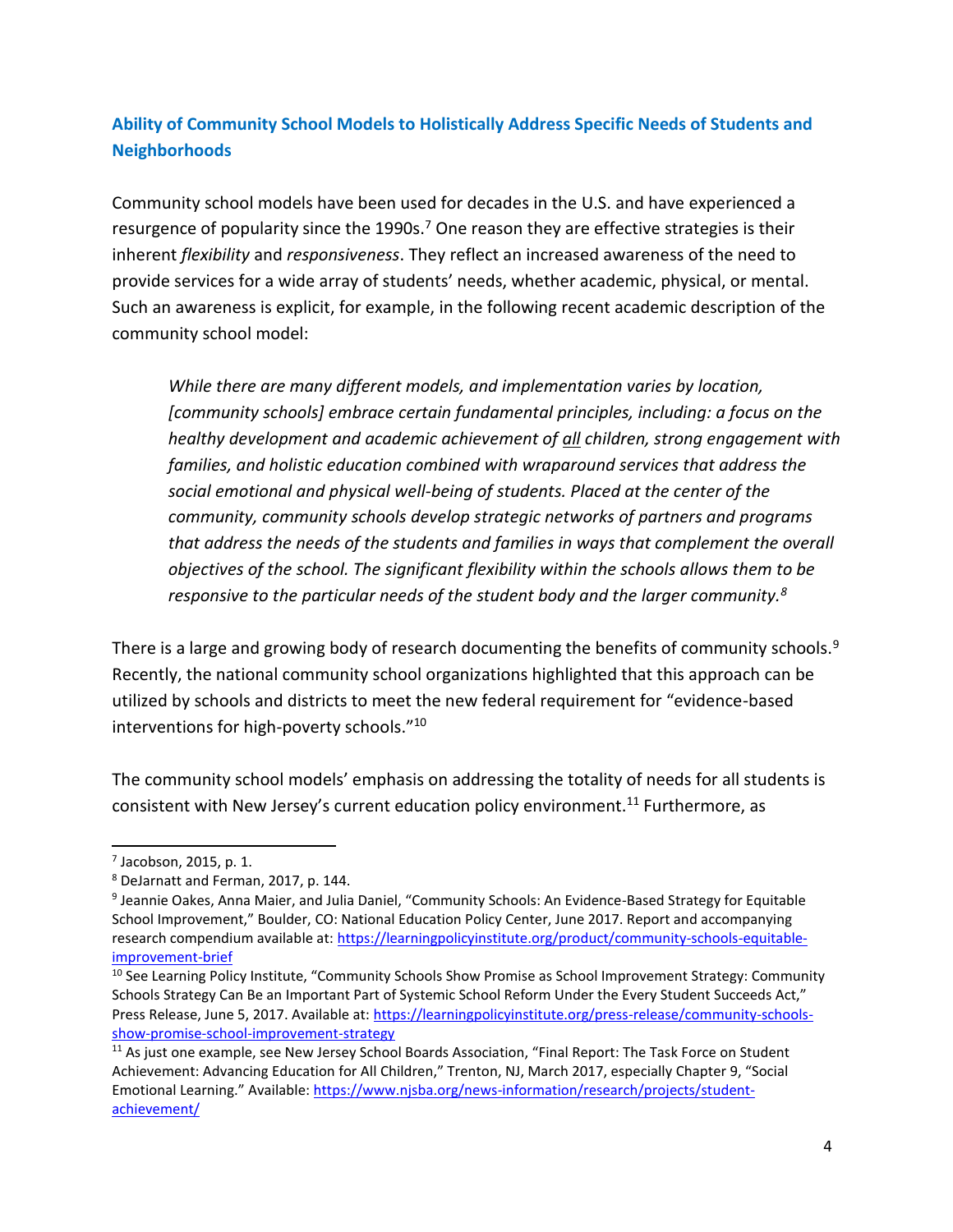described in more detail later in this report, there are partner organizations already working with New Jersey public schools that would be able to provide guidance, technical assistance, and needs assessments for an expansion in the number of schools explicitly utilizing community school models.

### **New Jersey Survey and Interview Findings**

This report draws on survey data gathered from school districts across New Jersey to show how community school models are being utilized extensively in our state, whether explicitly in holistic, fully-functioning partnerships, or in a more organic, ad hoc fashion in which districts and schools respond to specific needs and opportunities (Please see Appendix A for detailed survey findings). The report also incorporates the results of interviews with selected superintendents and representatives of organizations that already are providing services to many schools in this state. This section summarizes the common themes that emerged from both the survey and interviews.

## $\triangleright$  School districts' current reliance on partnerships

One of the most striking themes that emerged from this research is the extent to which districts already rely on partnerships with outside providers. Forty-nine of the 51 districts answering our survey reported relying on such partnerships, with the majority stating that their schools relied on three or more such partnerships. While only 14 of these districts label themselves community schools, most districts have organically reached out to outside resources and partners. As the superintendent of the Newton Public Schools told us, his district could not afford the additional services he felt his student population needed, so, by necessity, the district was forced to reach out for services elsewhere. The problem, in his mind, was that this approach was not efficient or sustainable, since it by necessity devolved into a process of "reaching out for random, unconnected services." That is why he instead decided to follow the more formal model of community schools that was implemented in Bethlehem and the Lehigh Valley, in Pennsylvania.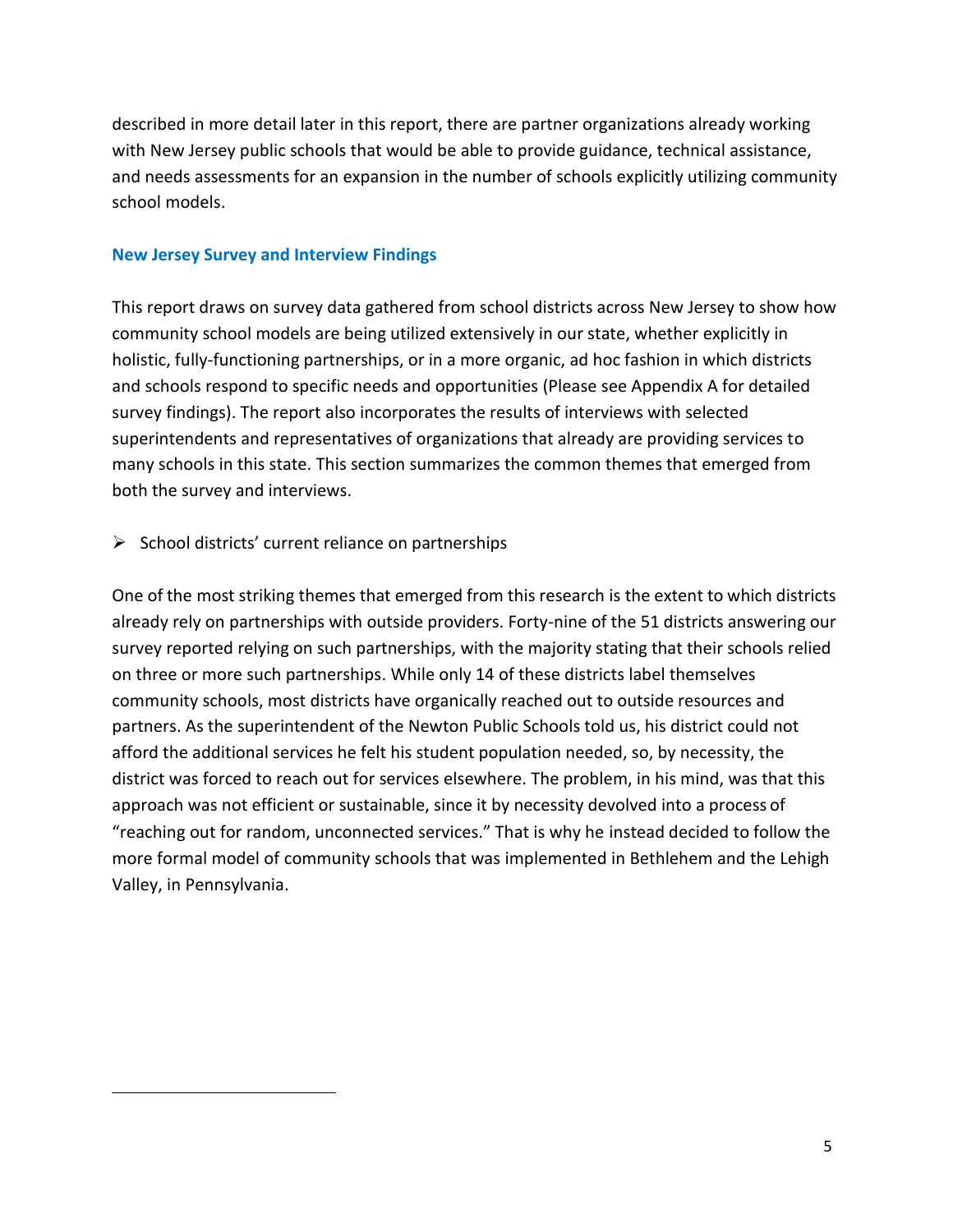## $\triangleright$  Financial pressure on districts

A second common theme was the financial pressure districts are facing. According to estimates from the Education Law Center, school districts have seen a cumulative state underfunding of \$9 billion since 2010, as compared to what they were supposed to receive under the State's own school funding formula.<sup>12</sup> Further damage has been done by cuts in State funding for other institutions and services. For example, in 2011, the State eliminated all funding for New Jersey After 3, the public-private partnership that had been providing after-school services for up to 15,000 mostly low-income New Jersey students.<sup>13</sup>

Our survey results provide evidence of the financial burden that districts are facing, with almost 40% of reporting districts stating that "lack of funding available to create a program in-house" was a factor in their creating a partnership with outside providers. However, as the Newton superintendent noted, this underfunding also prevents districts from successfully implementing and sustaining many of those partnerships. Responding districts identified "lack of funding" as the single biggest obstacle that they faced in creating *sustainabl*e partnerships. Other respondents reiterated this obstacle in their written comments at the end of the survey, with one writing that the community school model has "great potential to support communities; funding is lacking," while another noted that "Community Schools is a wonderful concept that we are already very active with, but what holds us back is lack of funding."

 $\triangleright$  Costs associated with changing demographics and increasing poverty among students

A related theme that was highlighted by many of the interviews was the increasedcosts associated with meeting the needs of a range of students, including those from poor or nonnative-English speaking families. Recently-released census data provide evidence that this state is becoming increasingly diverse, with 18 of the 21 counties seeing a larger percentage of their residents speaking a language other than English at home over the 2012-16 period as compared to the 2007-11 period. $14$ 

[www.nj.com/data/2017/12/compare\\_how\\_many\\_non-english\\_speakers\\_at\\_home\\_are.html](http://www.nj.com/data/2017/12/compare_how_many_non-english_speakers_at_home_are.html)

<sup>&</sup>lt;sup>12</sup> Education Law Center, "NJ's School Funding Reform Act State Summary," available at: <http://edlawcenter.org/research/school-funding-data.html>

<sup>&</sup>lt;sup>13</sup> Associated Press, "Budget Cuts Force Closure of N.J. Non-Profit that Funded After School Programs, October 26, 2011.

<sup>&</sup>lt;sup>14</sup> Carla Astudillo and Disha Raychaudhuri, "See the Rise of Non-English Speaking Residents in Your Town," NJ Advance Media for NJ.com, December 8, 2017. Available at: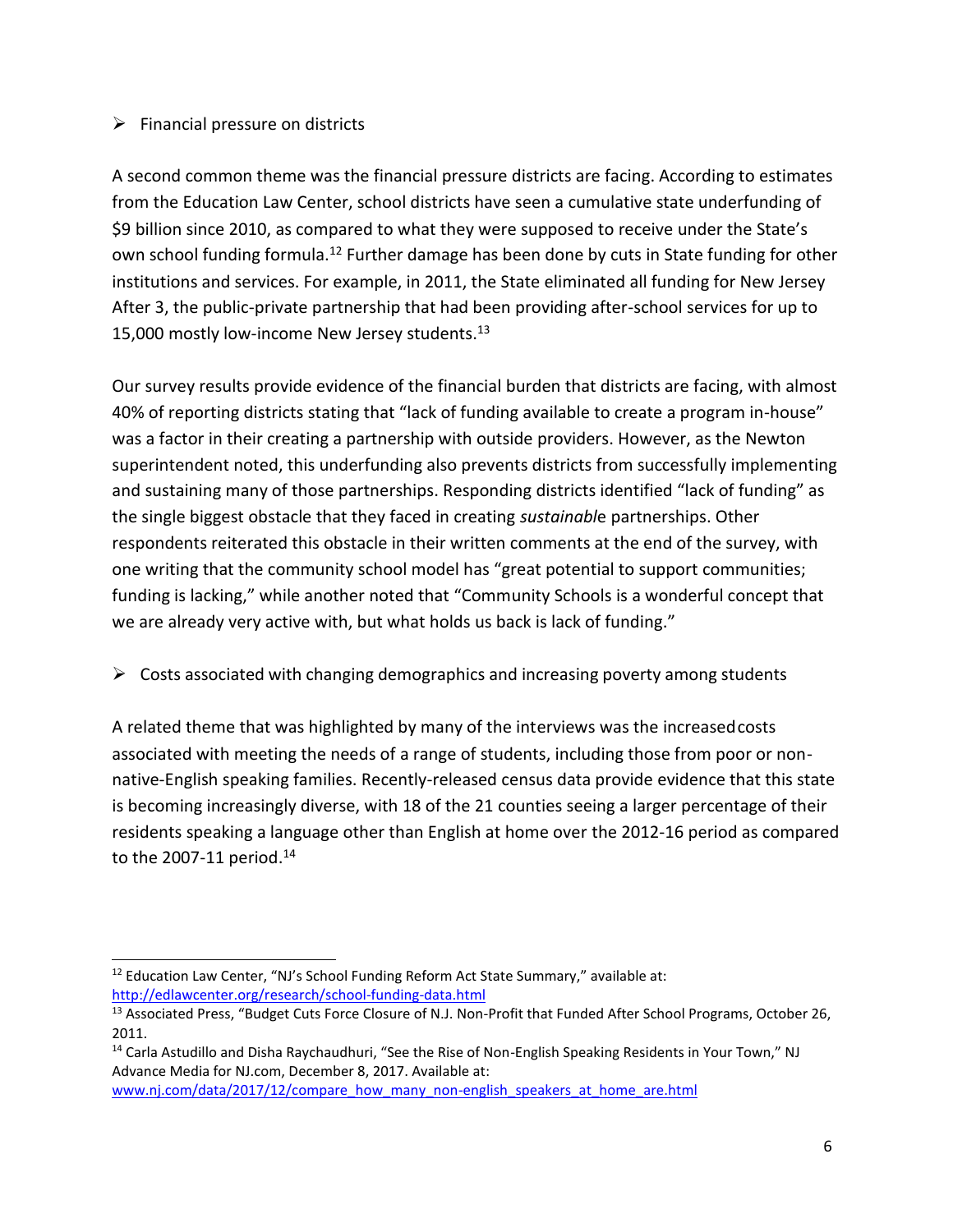Superintendents across the state emphasized the increased needs that their districts were being forced to meet because of their communities' changing demographics. For example, the Red Bank Borough Schools superintendent noted that more than 80% of his students qualify for Free- and Reduced- Price Lunch; more than 70% speak Spanish as their native language at home; and, last year, more than 60% of his primary school students were Limited English Proficient. For Newton, an influx of younger Latino families has meant that the student body has shifted from 30% Free- and Reduced-Price Lunch eligible to 50% over the nine-year tenure of the superintendent. And the superintendent of Princeton Public Schools pointed to the added complexity of having to care for a subset of his student body that is undocumented.

The Princeton district identified partnerships with multiple agencies as being "particularly successful in addressing the needs and concerns of many of our undocumented families." The nonprofit provider Mercer Street Friends has established the same partnership to provide eligible Princeton students with weekend and summer meals as it has with the two Trenton community schools, illustrating that schools in districts that are considered wealthy are facing similar issues, although at a smaller scale, as urban and rural districts that are more typically associated with issues of poverty.

 $\triangleright$  Districts' desire for stronger services for their special needs students

The survey results also identified another group of students who benefit from stronger partnerships -- students with special needs. Three districts indicated that they had partnerships with outside providers solely to help their special needs student populations. One respondent specifically mentioned the services provided by that district's "affiliation with Seton Hall University (SHU) and our secondary age students with autism. SHU provides our students with job sampling opportunities…"

 $\triangleright$  Districts' wide range of other needs met through partnerships, including health concerns

Districts also listed a wide variety of services being provided by partner organizations, with afterschool programming mentioned by 30 of the 51 districts. Health issues also were frequently mentioned -- 15 districts formed partnerships for nutritional programs, and 14 targeted "health and access to care" needs, with one district representative noting "We need a more broad-based community health program along with a family/parenting program." Other districts highlighted partnerships that offer dental clinics and flu shot clinics, while another district mentioned that "Through our partnerships with various health organizations we are able to host family health fairs where we offer health screenings and wellness services."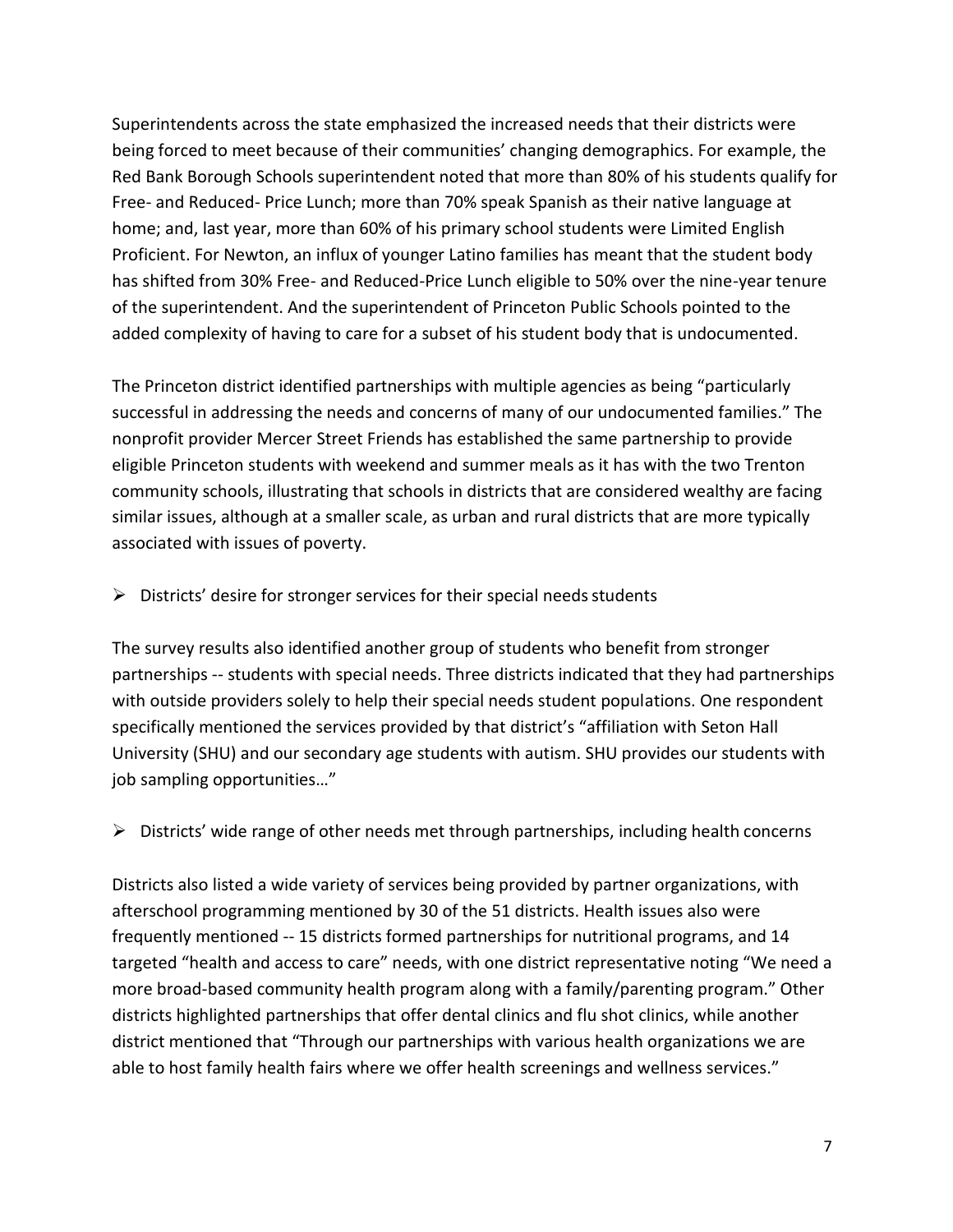### $\triangleright$  Identification of mental health issues as a core need

Unfortunately, when we designed the survey, we failed to single out mental health services as a stand-alone category for the question "What do the partnership(s) provide?" This makes the fact that mental health concerns were repeatedly highlighted by respondents even more significant. Five districts specifically wrote about their partnership programs involving mental health services and counseling, with one respondent noting that, "There is simply an unmet need for wrap around mental health services." In our interviews, the Princeton superintendent indicated that greater access to mental health services for students was one of his highest priorities, with a lack of available professionals resulting in a waiting period for services after a student is identified as requiring help. In Newton, middle and high school students identified anger management, stress management, and mental health services as priority issues. A core issue provided by the community school coordinator and lead agency for students in Rivera Community School in Trenton is mental health services, with the school principal giving the lead agency four rooms in the basement to allow mental health professionals and university mental health students to maintain a constant presence in that school.

### $\triangleright$  Difficulty for districts to undertake a needs assessment

A key component for any formal community school structure, and a critical management tool for district leadership teams more generally, is a needs assessment designed to prioritize issues that are most critical to a specific school, its student body, teachers and staff, and families. Unfortunately, in an era of resource scarcity, many districts do not have the time or capacity to carry out such assessments. In response to the survey question, "Have you or anyone in your district undertaken a formal 'needs assessment' in your school community," only 43% of districts indicated that they had, even though most respondents have partnerships with outside providers. Without a needs assessment, partnerships become, in the words of the Newton superintendent, a process of "reaching out for random, unconnected services."

A second obstacle to being able to implement a formal needs assessment is lack of in-house capacity. The Red Bank superintendent told us that, when he first arrived in the district, onehalf of his managing team also was new. Therefore, no one had the time or the focus to do longer-term planning. This finding supports our proposal, discussed more fully in the sections that follow, that a critical need to scale community school models in New Jersey is to fund experts who can provide districts with already-established needs assessment tools, to streamline the process and to signal how important such long-term planning is for districts.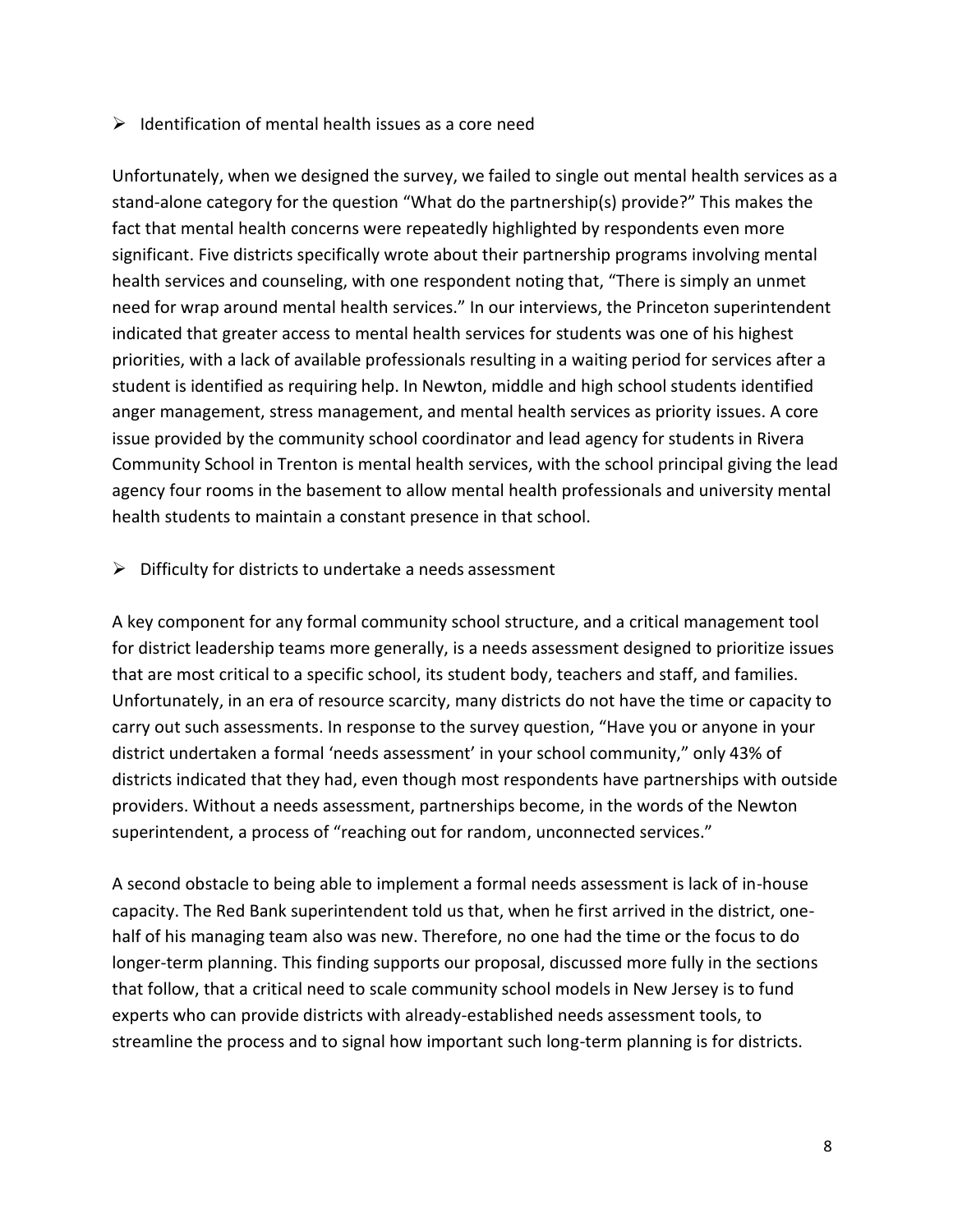Needs assessment is difficult and time-consuming to do well. The community school coordinator from Mercer Street Friends spent a year working from an office in the basement of the Rivera Community School in Trenton to get a better understanding of the school's and community's needs before the principal of the school formally began the community school program.

# **National and Statewide Organizations and Coalitions That Can Help Bring Community School Models to Scale in New Jersey**

In New Jersey, we already have organizations with the capacity to help districts undertake needs assessments, and otherwise guide districts in implementing community schools.

For example, one successful model is the School Culture and Climate Initiative (SCCI), a partnership between the United Way of Northern New Jersey and the College of Saint Elizabeth. The initiative is focused on school culture and mental health needs, with the foundation grant targeted at using this approach to respond to the trauma that many students and families experienced after Superstorm Sandy. So far, the SCCI partnership has worked with over 80 schools in northern New Jersey. As the co-directors of the initiative acknowledged to us, their assessment tools and approach, grounded in a focus on students' social emotional learning and using the approach of experts such as Rutgers University professor Maurice Elias, fits well with the approach and goals of community schools.<sup>15</sup> The SCCI model emphasizes the importance of listening to stakeholder voices including, very importantly, the assessment of needs as articulated by students themselves. A co-director of the SCCI also chairs the New Jersey School Health and Climate Coalition, which brings together organizations and districts throughout the state that are focused on strengthening social emotional learning among students.

Another community schools resource is the Center for Supportive Schools (CSS), which was an original member of the New Jersey School Health and Climate Coalition. Besides the work it does on school climate and culture, CSS serves as the lead community school coordinating agency in 11 New York City community schools; provides services to over 100 other NYC schools; and is now serving as the lead community school coordinating agency for a recentlydesignated community school in Jersey City. As is the case with SCCI, CSS also believes in the

<sup>&</sup>lt;sup>15</sup> Dr. Elias also helped guide the New Jersey School Board's 2017 Task Force on Student Achievement, helping further influence the educational policy environment in New Jersey to take better account of the importance of social emotional learning for students in the state's schools. See NJSBA, "Final Report: The Task Force on Student Achievement," March 2017, as cited earlier.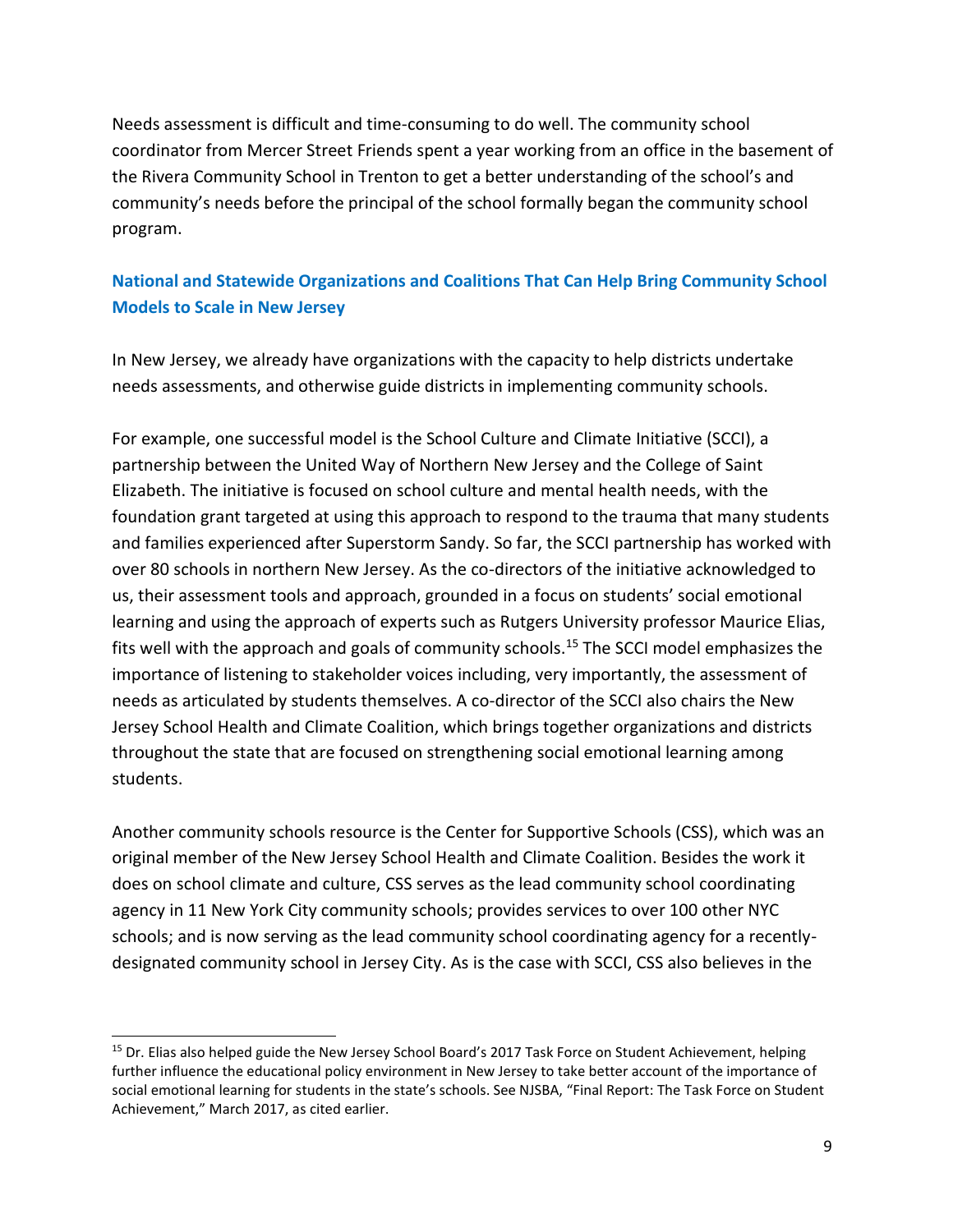importance of including student voices in needs assessments, as a prelude to the process of converting a school into a community school.

Universities also can be mobilized to support community schools. In their written comments, some of the districts that responded to the survey mentioned a variety of services provided to them by Seton Hall and Rutgers universities. An example of an even deeper partnership is the university-assisted community school initiative between Montclair State University and two elementary schools in Orange.<sup>16</sup> Such a model can leverage the talents of Montclair State University faculty, staff, and students, and more easily organize resources, including students looking for Service Learning experience and credit, and AmeriCorps volunteers willing to be deployed into school environments.

These are just three examples of the types of local and regional partners available to school districts in New Jersey. There also are national organizations who are experienced in helping to implement community school models. Two prominent ones are the National Center for Community Schools at the Children's Aid Society, which has guided community school efforts in Orange and Paterson, and the national Coalition for Community Schools, to which the NJ Community Schools Coalition belongs.

# **Using Community School Models to Leverage Organic and Already-Existing Cross-Sector Efforts**

Our research supports that community school models are powerful vehicles to promote equity, especially in a state that currently faces chronic school underfunding; large-scale demographic changes; an opioid epidemic; and a growing mental health crisis impacting high school and middle school students and their families.

Models exist for how to implement effective community schools. To move forward, New Jersey school districts and service providers need information about community school options, assistance with putting those options into place, and funding to support this work. We recommend combining public and private philanthropic resources to enable the expansion of sustainable community school models across New Jersey.

<sup>&</sup>lt;sup>16</sup> For additional information, see Jacobson, 2015, pp 11-12.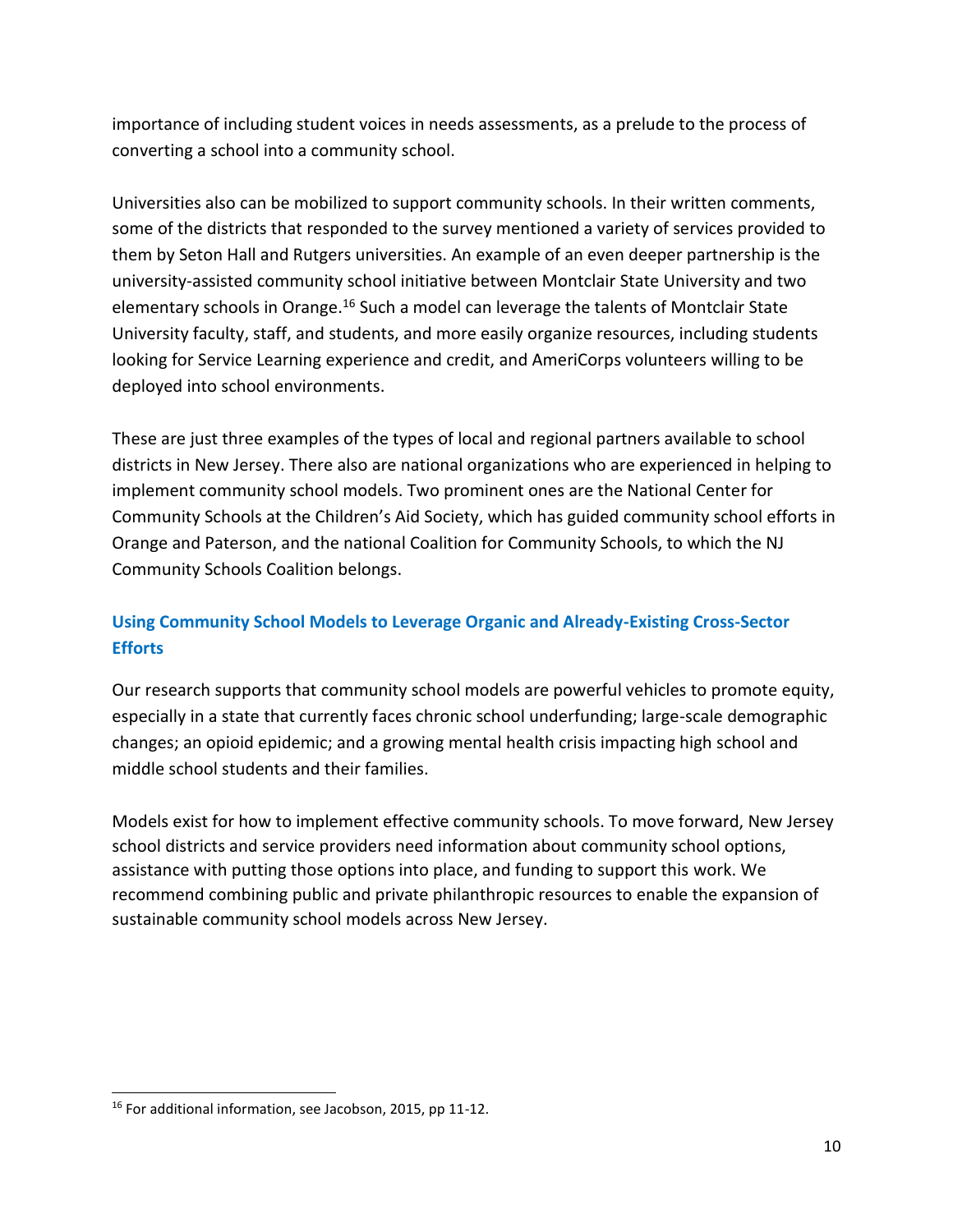### **Public Sector Resources**

The largest community school initiatives in New Jersey are those operating in Orange, Paterson, and Trenton, with funding from the US Department of Education. We do not anticipate ongoing dedicated federal funding for community schools. Therefore, we focus our recommendations at the state level.

In New Jersey, community school approaches have political support from both Governor-Elect Phil Murphy<sup>17</sup>and prominent education committee members in the State Senate and Assembly.<sup>18</sup> However, New Jersey faces budgetary challenges that make a large-scale community schools initiative politically unlikely at this time. In light of those budgetary challenges, the NJ Community Schools Coalition is recommending a more modest amount of state funding to be implemented as a pilot. The total cost of the pilot would be \$26 million, phased in over five years. The NJ Community Schools Coalition is working with sponsors in both legislative chambers to draft and introduce this community schools legislation during the first quarter of 2018.

The proposed legislation would authorize state funding to support:

- Hiring, training and ongoing employment of fifty dedicated community school coordinators, over the course of five years.
- Ongoing training and support for the community school coordinators, including opportunities to share knowledge and interact with each other and with service providers across the state.
- Training of district teachers and other relevant staff to familiarize them with community school approaches and help facilitate a school culture supportive of community schools.
- An awareness-building campaign to inform school districts, charter schools, andservice providers across the state about community school models.
- An independent evaluation of the pilot's impact.

The goal would be to roll out the community schools initiative to the entire state at the end of the five-year pilot.

We believe that this approach is both politically feasible and sustainable. Despite the relatively modest price tag, this legislation would provide a critical component necessary to implement

<sup>&</sup>lt;sup>17</sup> Elana Knopp, "Murphy, Oliver Address Concerns at AFT Educator Roundtable," Tap Into Newark, August 29, 2017.

<sup>&</sup>lt;sup>18</sup> The then chairs of the NJ Senate and Assembly Education Committees and other Assembly Education Committee members expressed strong support for legislation to expand community schools in New Jersey, during a panel at a NJ Community Schools Coalition Convening held on October 20, 2017.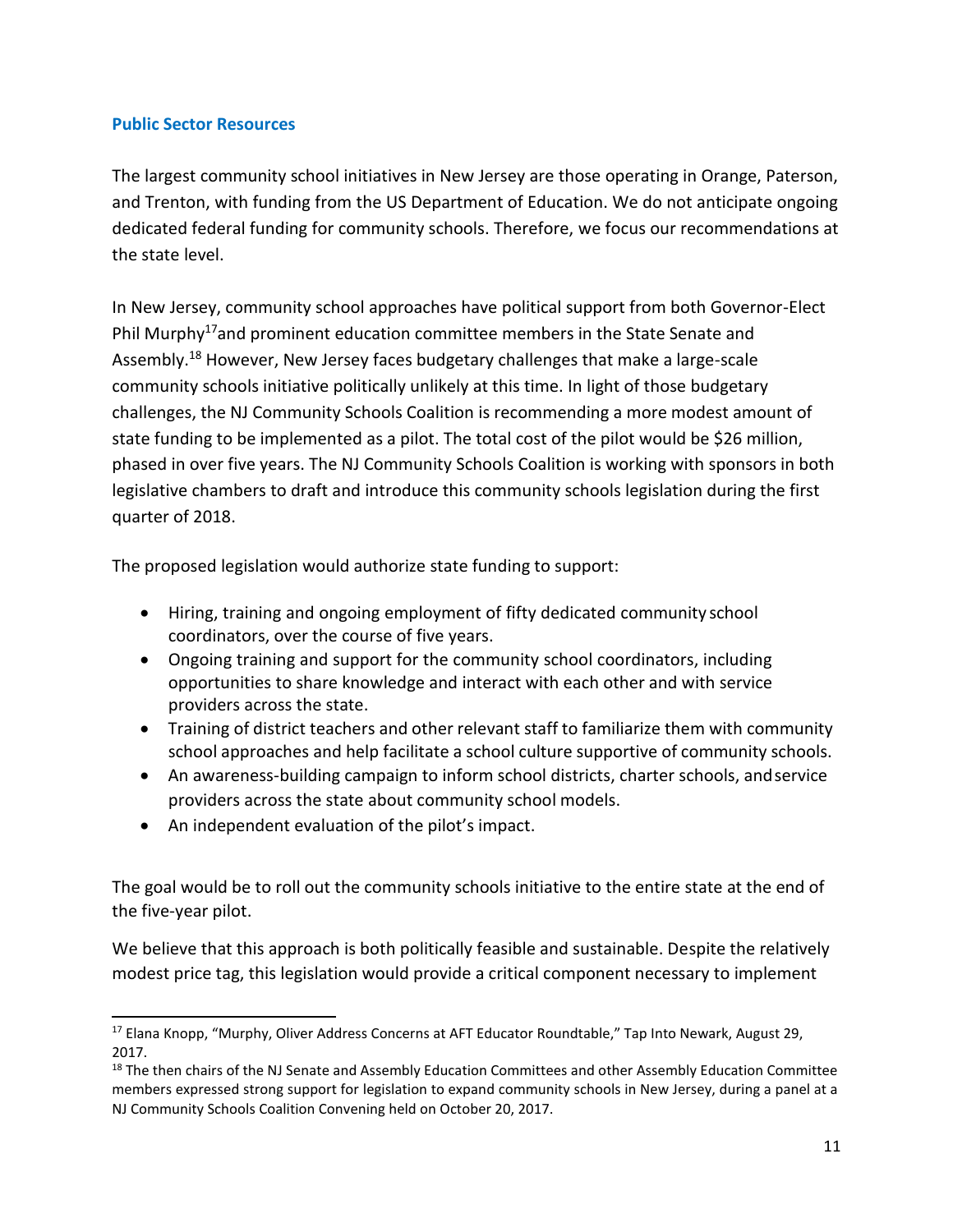community schools -- trained, dedicated personnel to spearhead school-level community school initiatives.

This approach also would:

- minimize costs by centralizing the hiring, and the initial and ongoing training, of community school coordinators;
- eliminate the start-up costs for individual districts and charter schools of researching community school approaches, identifying potential service providers, and educating those providers about community schools;
- maximize efficiency in service provision and help to break down silos between service providers by centralizing outreach to providers across the state, educating providers about community schools, and facilitating connections among providers andbetween providers and school districts and charter schools.

Most importantly, this approach incorporates these efficiencies while still allowing individual districts and charter schools to build bottom up community school models that meet their specific needs.

Although the state would fund most of the key components of a statewide community schools initiative, we do not anticipate the state being able to provide all the resources necessary to implement community schools. That is where private philanthropic funders could play a critical role.

## **Private Philanthropic Resources**

We believe there is a need for a coalition of private philanthropic funders to support nonprofit organizations in conducting needs assessments of public schools and providing services to those schools as part of a community schools initiative. As previously discussed, needs assessments are important for ensuring that community schools are addressing a community's most pressing challenges. Statewide and local nonprofits have the capacity to conduct such assessments but would need resources to support this work.

New Jersey nonprofit organizations also need financial support to enable them to provide services to district students. This support is particularly critical right now as many of our state's nonprofits are struggling after eight years of funding reductions by the Christie Administration. The financial stability of New Jersey nonprofits is likely to be undermined further by the recently-adopted federal tax legislation. The tax legislation is expected to shrink individual contributions to 501c3 nonprofits by reducing the number of households that itemize and increasing the income threshold for those impacted by the estate tax. The tax legislation's cap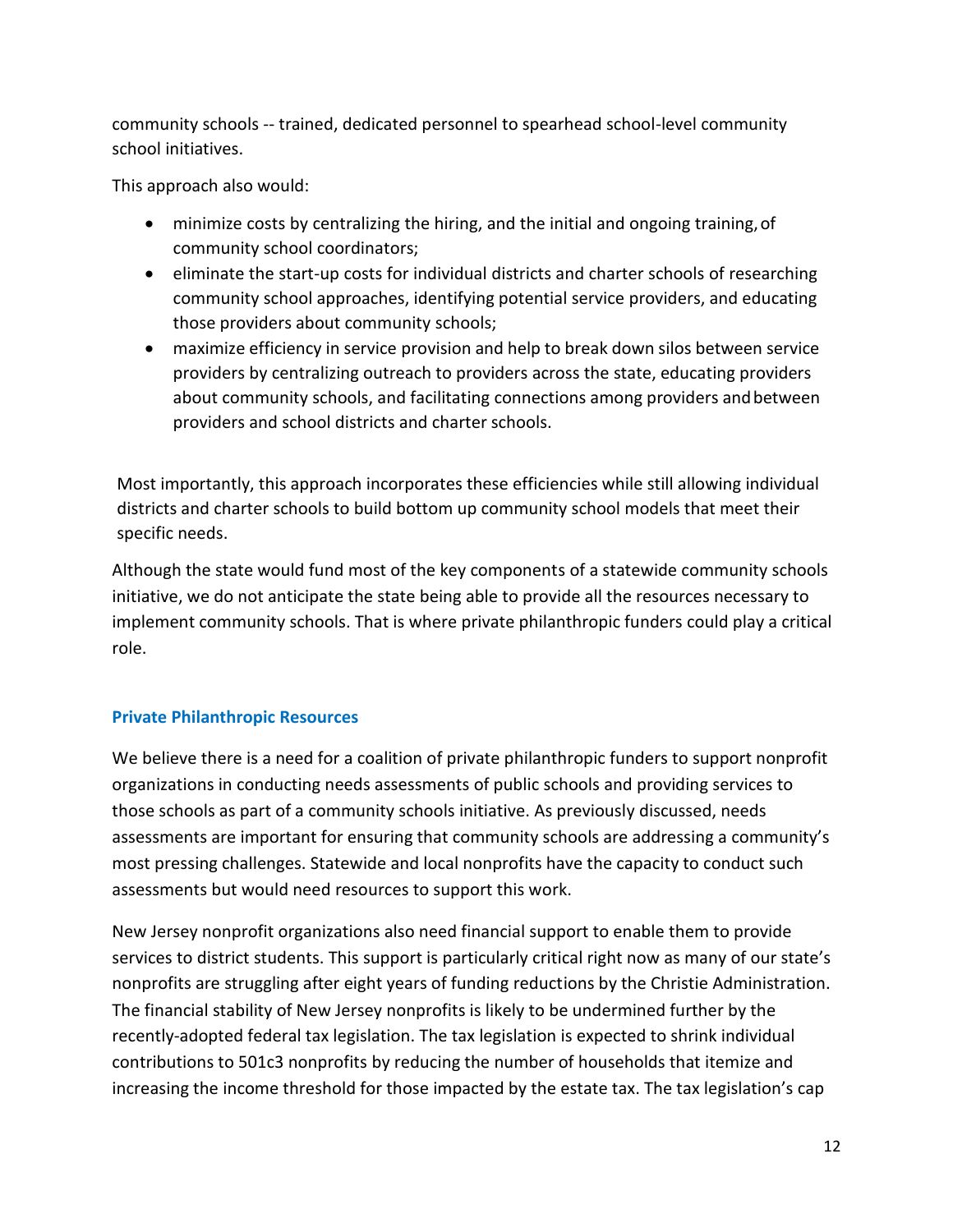on state and local tax deductions also may lead to a reduction in New Jersey state revenues, potentially further limiting state funding for nonprofit organizations.<sup>19</sup>

An additional concern is the federal tax legislation's elimination of the Affordable Care Act's individual mandate, a change that the Congressional Budget Office projects will increase health care premium costs and may result in up to 13 million fewer people having health insurance coverage by 2027.<sup>20</sup> This would increase the need for school-based health services even as funding to support those services would become further constrained.

We anticipate the needs for private philanthropic funding to be greatest up front. Once the service providers are identified, informed and connected to the districts, there will continue to be a need to enable them to provide the services, but the cost should decrease after the transition phase is completed.

## **Conclusion**

Community schools are an effective means of addressing the myriad of challenges facing New Jersey public schools and of advancing equity among our students This report lays out a strategy for expanding community schools in New Jersey by utilizing both public and private philanthropic support. With a Governor-Elect and legislative leadership supportive of community schools, this is an opportune time to marshal public sector resources. But the public sector cannot do it alone. The private philanthropic community also has an important role to play in expanding community schools. Doing so will have the additional benefit of strengthening nonprofit organizations across our state at a time of great vulnerability for thatsector.

<sup>19</sup> Linda M. Czipo, "For NJ Charities, Tax-Reform Bills Offer Little to Be Thankful For," *NJ Spotlight,* November 21, 2017.

<sup>&</sup>lt;sup>20</sup> Congressional Budget Office, "Repealing the Individual Health Insurance Mandate: An Updated Estimate," November 8, 2017, Available at: https:/[/www.cbo.gov/publication/53300](http://www.cbo.gov/publication/53300)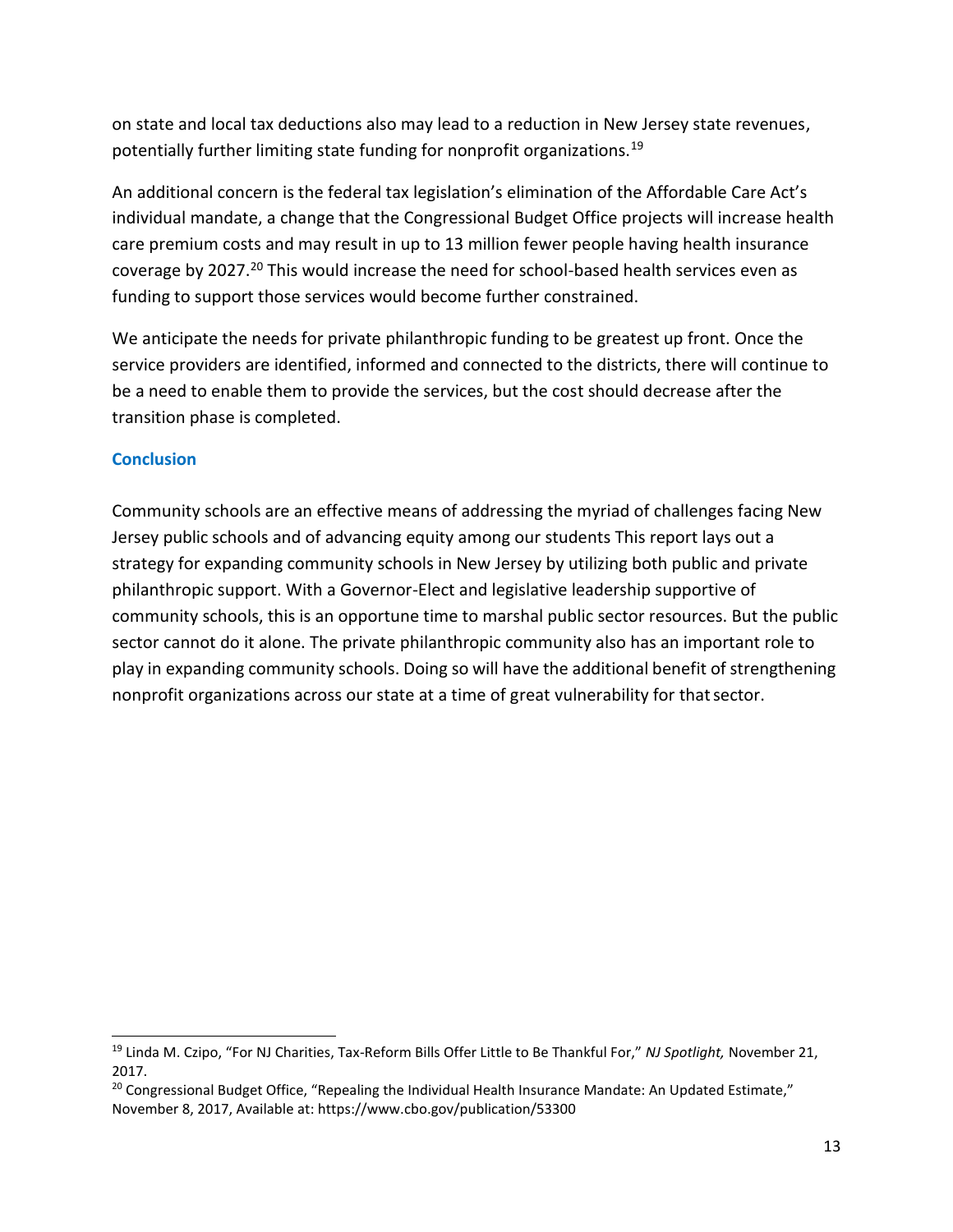#### **APPENDIX A: Survey Results**

#### **Introduction to the Survey**

In September 2017, the New Jersey Community Schools Coalition, along with the New Jersey Association of School Administrators (NJASA) and the New Jersey Principals and Supervisors Association (NJPSA), sent a survey to 550 New Jersey school districts. The responses, from 51 districts, represent communities from across the state (please see the map below). Responding districts included rural, urban, and suburban communities and spanned the entire range of socio-economic status, using the State's District Factor Group rankings of least- to mostwealthy communities. As we have noted, districts have been hard hit by lack of funding increases over the last eight years, along with a subset of districts that are facing growing school populations and changing demographics. As a result, students throughout New Jersey need many types of "extra" services in order to successfully access their education. The responses to this survey provide a snapshot of what those services are and how they are being delivered.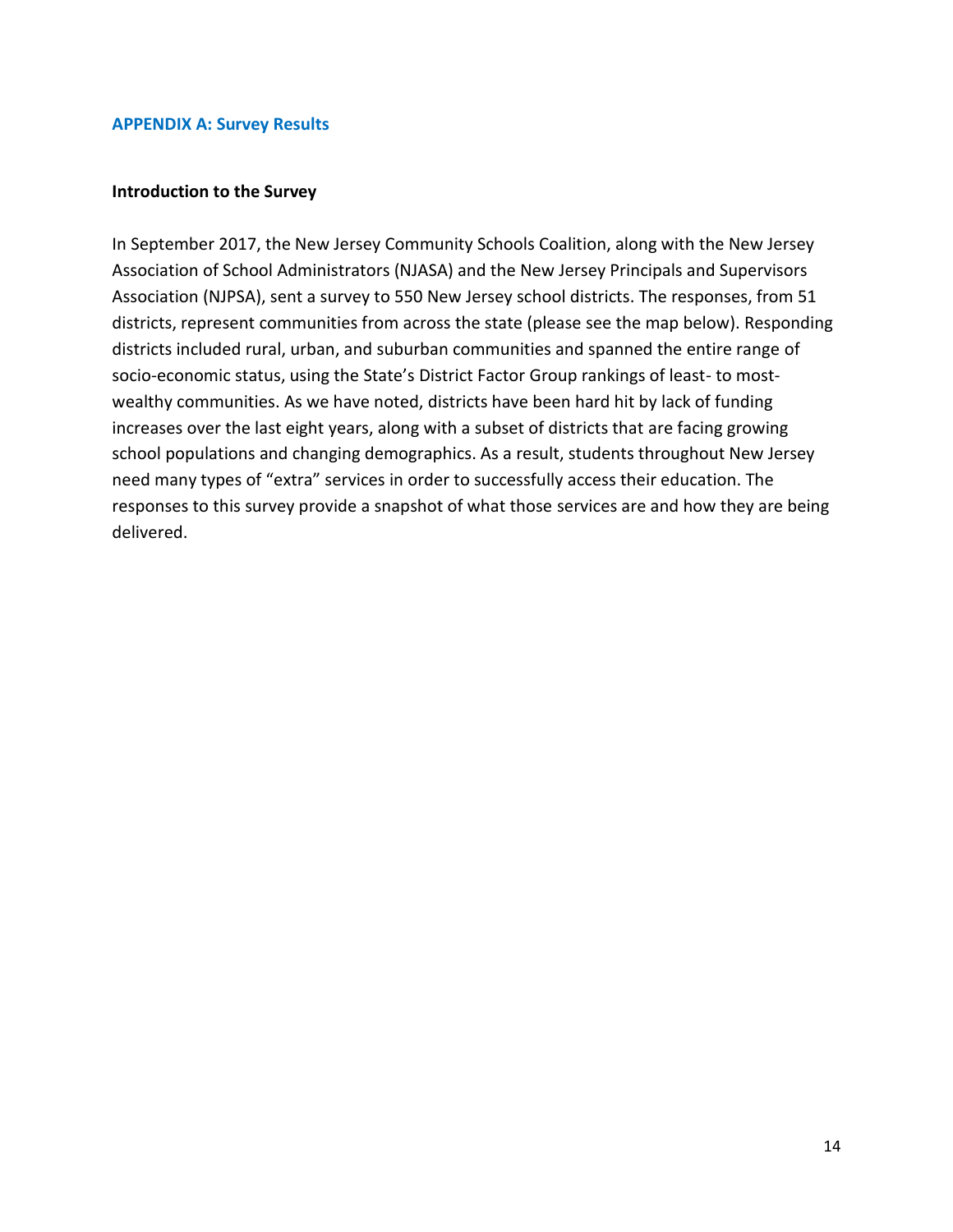Red tags are districts that identify themselves as having community schools.

Blue tags are districts that do not selfidentify as community schools, but are doing some component of community school work.

Green tags are districts that do not selfidentify as community schools, but are doing community school work only to address special education needs.

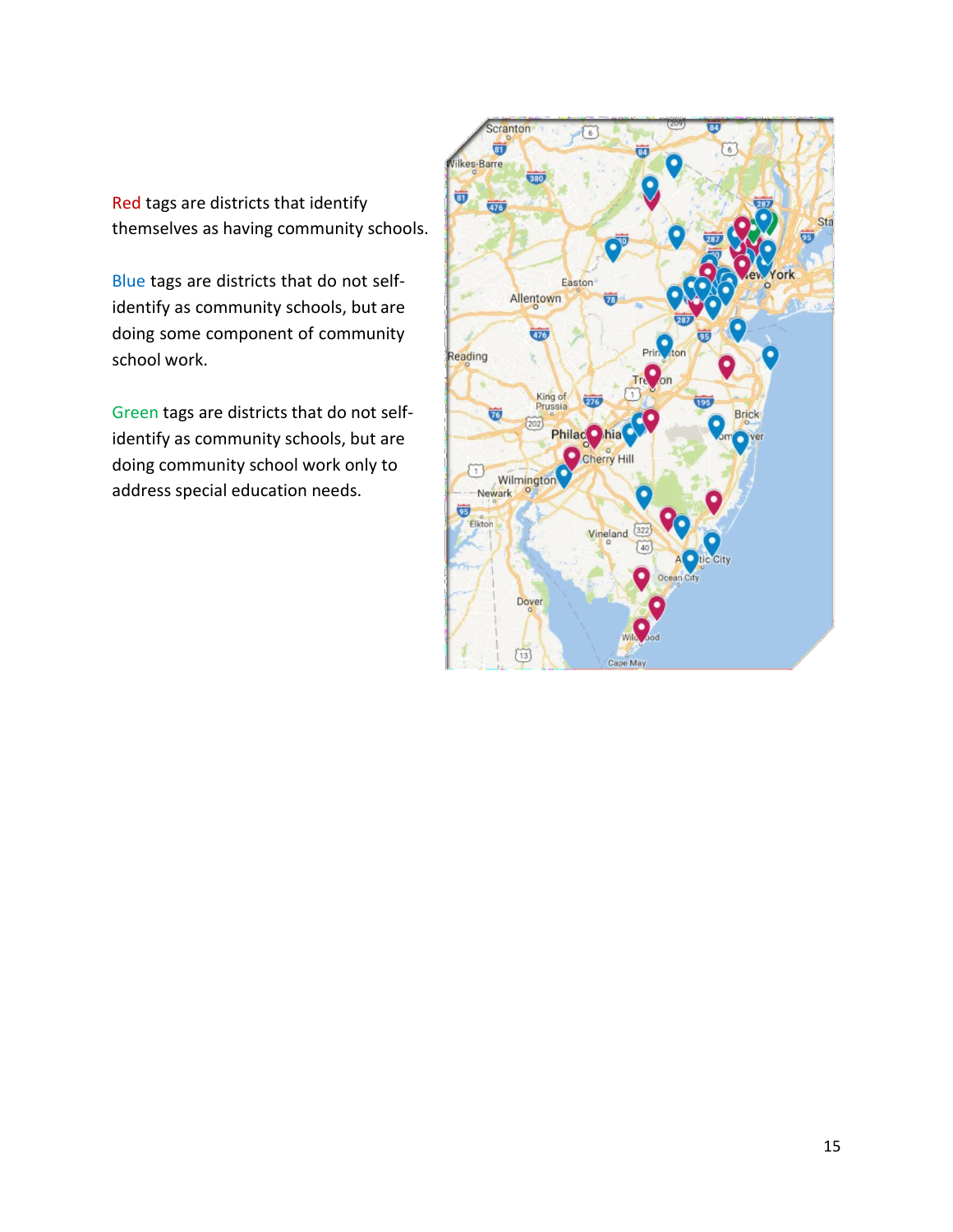## **Is any school in your district a Community School?**

These are districts that either identify themselves as community schools or are specifically named as such.



### **Yes:**

Carlstadt, East Rutherford School District, Piscataway Township, Little Egg Harbor, Egg Harbor City, Morris-Union Jointure Commission, Glen Ridge, Freehold Borough (K-8), Wildwood City, Newton Public Schools, Avalon/Stone Harbor, Easthampton Township School District, Greenwich Township in Warren Co., Woodbine

#### **No:**

Garwood, Scotch Plains-Fanwood, Green Brook, Roselle Park, Guttenberg, Union County Educational Services Commission, Chatham, Kingsway Regional, Kenilworth, Mine Hill, Roselle, Dumont, Brigantine, Rahway Public Schools, Princeton Public Schools, Oxford Township, Sussex-Wantage Regional, Kearny, Westfield, Saddle Brook, Keyport, Hammonton, Hoboken, Mount Laurel, Somerset County Vocational and Technical Schools, Warren Township, Passaic Valley Regional High School, Metuchen, Margate, Hainesport, Long Branch Public Schools, Woodbine, River Dell Regional, Manchester Township, North Bergen, Berkeley Township, Kittatinny Regional SD and Hampton Township SD, Galloway, North Plainfield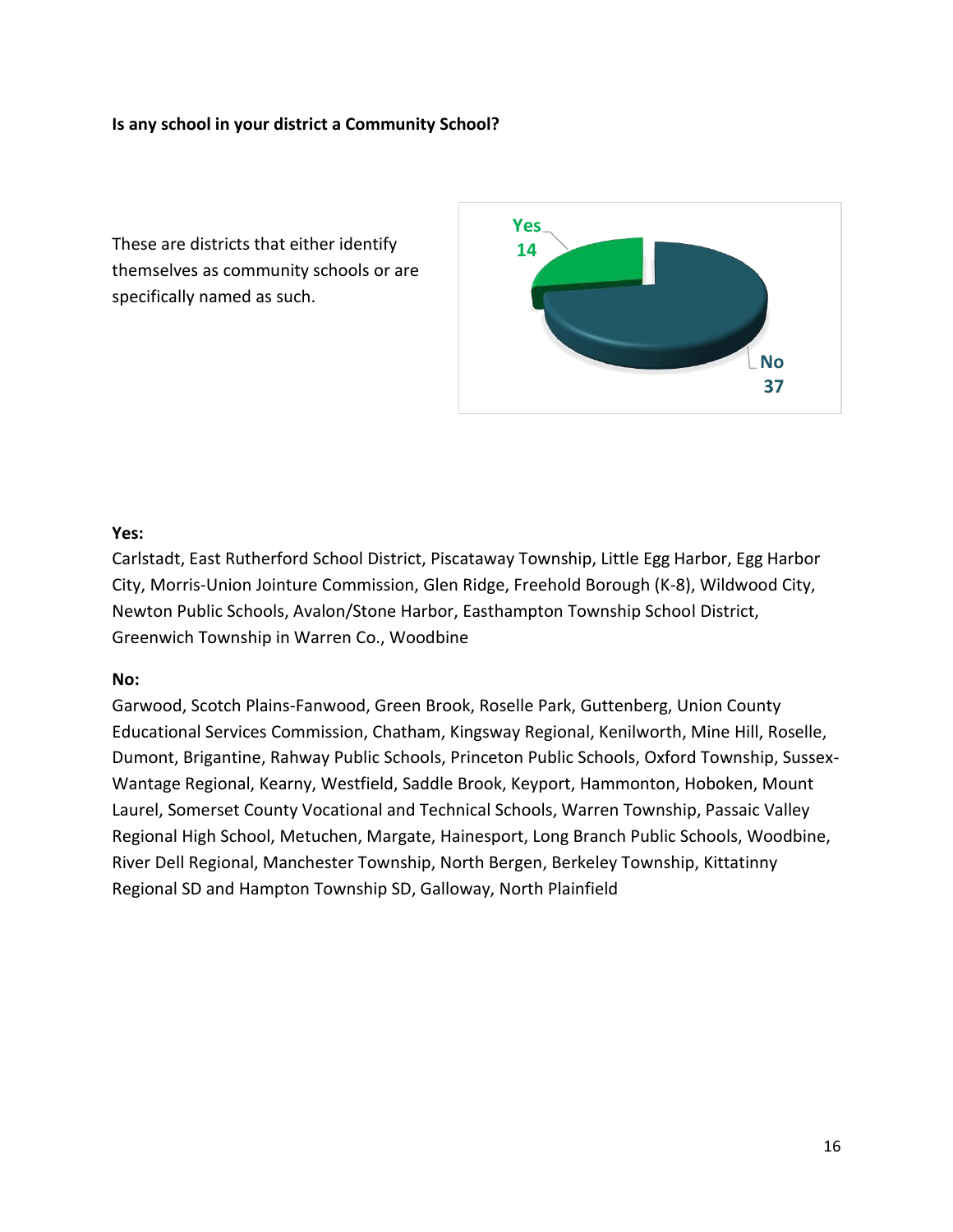**Do any schools in your district have partnerships with any organizations to provide services or educational opportunities to your students or their families?**

Note that a high number of reporting districts, even those not identifying as "community schools," have relationships with outside organizations and community members to meet the needs of their students.



#### **Yes:**

Carlstadt, East Rutherford School District, Piscataway Township, Little Egg Harbor, Egg Harbor City, Morris-Union Jointure Commission, Glen Ridge, Freehold Borough (K-8), Wildwood City, Newton Public Schools, Avalon/Stone Harbor, Easthampton Township School District, Greenwich Township in Warren Co., Woodbine, Scotch Plains-Fanwood, Green Brook, Roselle Park, Union County Educational Services Commission, Chatham, Kingsway Regional, Kenilworth, Mine Hill, Roselle, Dumont, Brigantine, Rahway Public Schools, Princeton Public Schools, Oxford Township, Sussex-Wantage Regional, Kearny, Westfield, Saddle Brook, Keyport, Hammonton, Hoboken, Mount Laurel, Somerset County Vocational and Technical Schools, Warren Township, Passaic Valley Regional High School, Metuchen, Margate, Hainesport, Long Branch Public Schools, Woodbine, River Dell Regional, Manchester Township, North Bergen, Berkeley Township, Kittatinny Regional SD and Hampton Township SD, Galloway, North Plainfield

## **No<sup>2</sup> :**

Garwood, Guttenberg

<sup>2</sup>In the original survey, six respondents answered "no" to this question, however, in the follow-up question, four of those listed organizations with whom they have partnerships. Only two of the six answered no in the original question and identified no partnerships. However, in the following question, four answered none.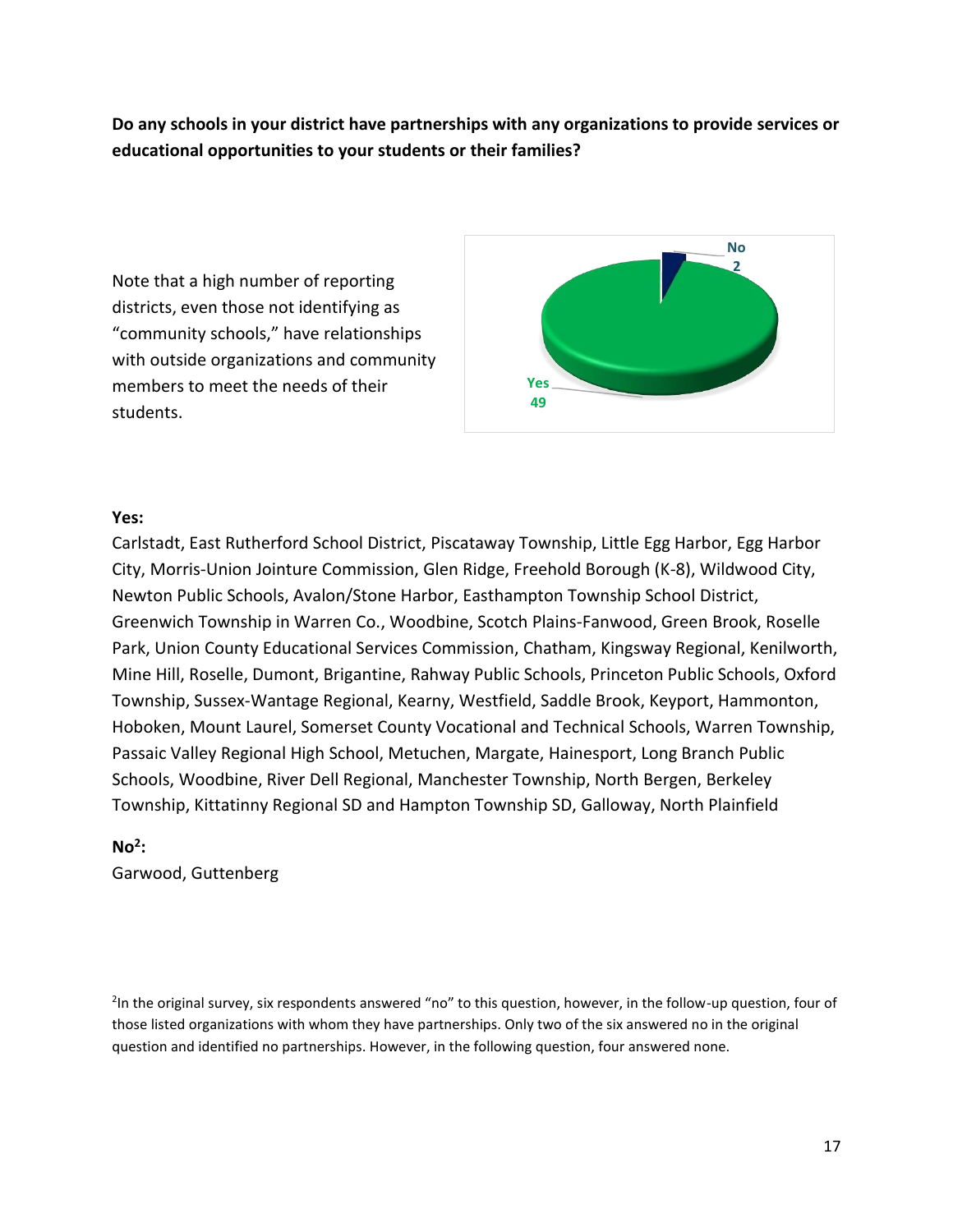

## **Approximately, how many organizations have partnerships with schools in your district?**

# **Who are your partnerships with? (Select all that apply)**



| Small local nonprofit                |
|--------------------------------------|
| Small nonprofits                     |
| <b>Margate Recreation Department</b> |
| Wetlands Institute                   |
| Regional High School                 |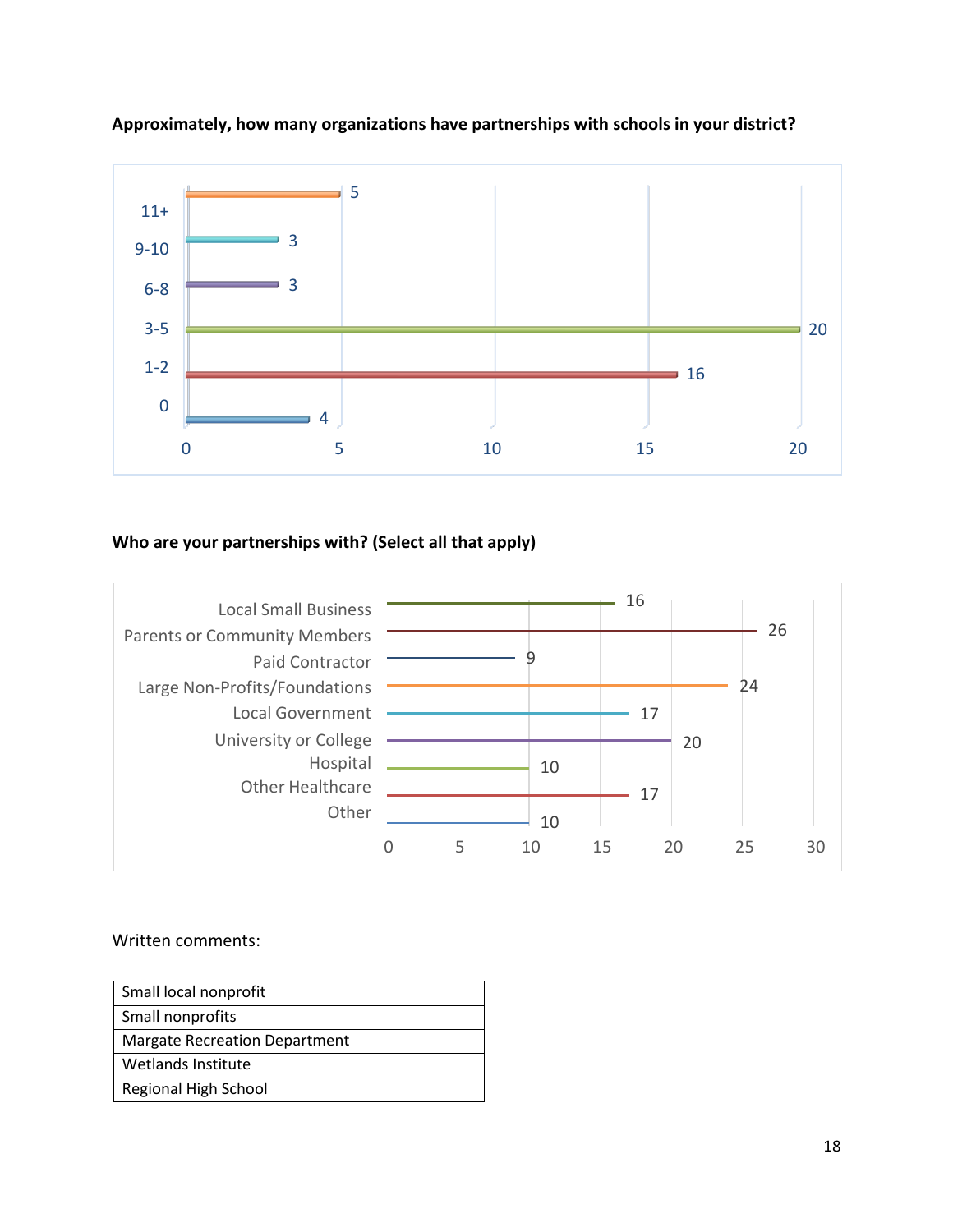

## **What factors contributed to the creation of your district's partnerships? (Select all that apply)**

Written comments:

| At the district level, we have a partnership with the Fanwood-Scotch Plains YMCA.                                         |
|---------------------------------------------------------------------------------------------------------------------------|
| Superintendent set-up partnership and program                                                                             |
| Directors set up affiliation agreements with local higher education institutions to provide                               |
| consultations, school psychologist/ school social worker graduate interns.                                                |
| County entities work well together to share resources. "Shared services" existed in our county before<br>it was required. |
| The town's Recreation Department offers some cocurricular programs after school and during the                            |
| summer.                                                                                                                   |

Local government partnered with the school to construct a gym, classrooms, school and county library branch.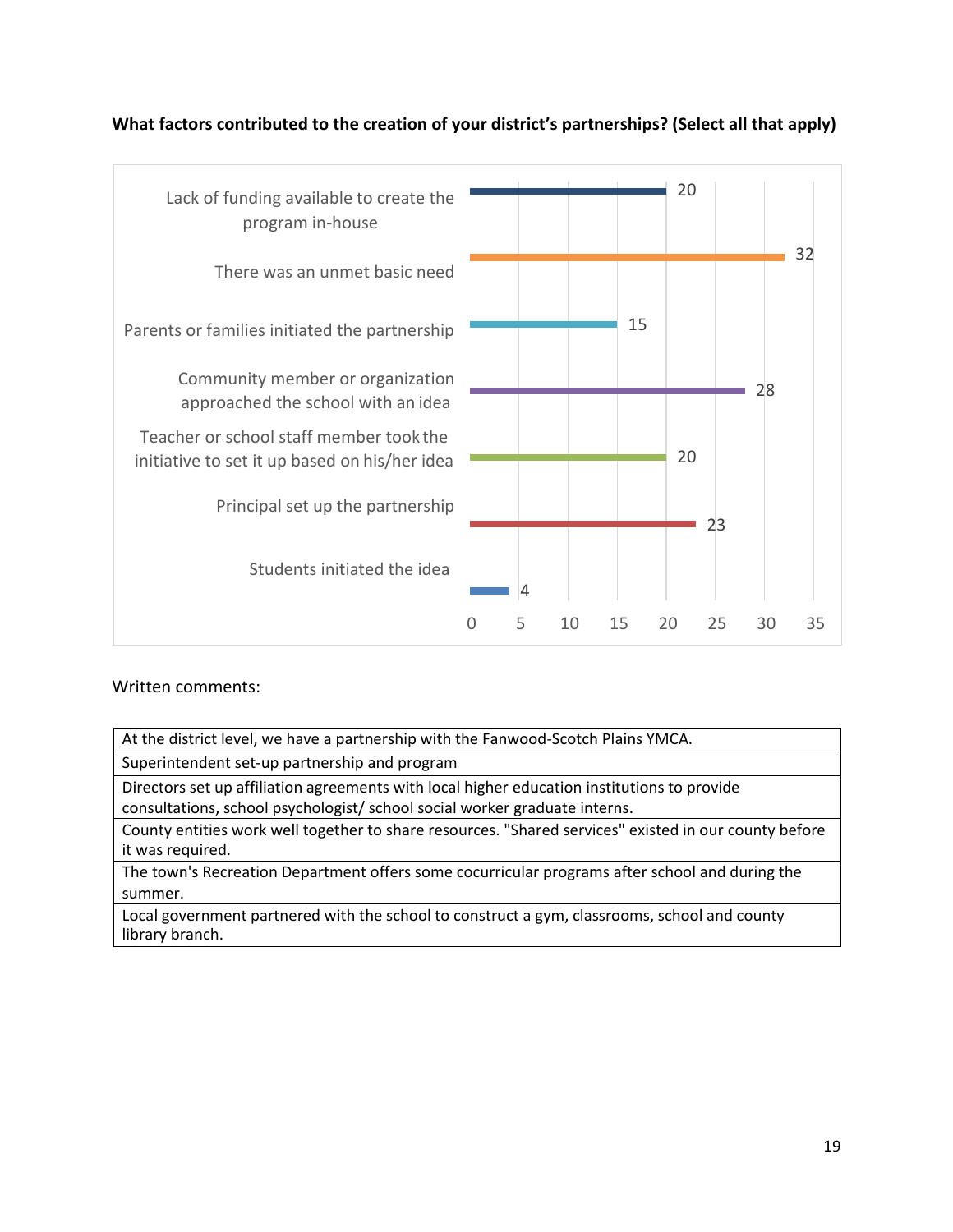# **What do the partnership(s) provide?**



| At the district level, we have a partnership with the Fanwood-Scotch Plains YMCA.                         |
|-----------------------------------------------------------------------------------------------------------|
| STEM/STEAM Opportunities to K-8 students.                                                                 |
| Community sponsored events                                                                                |
| Counseling center for students and their families                                                         |
| Mental health and substance use counseling.                                                               |
| Provided parent training in shared reading strategies at home to pre-K parents                            |
| Anti-Bullying programming (Olweus), Anti-Drug programming (LEAD)                                          |
| Various services for children with special needs. They also offer services for support for the parents of |
| students with special needs.                                                                              |
| Mentoring                                                                                                 |
| Counseling, recreation, mental health services. College courses, industry training and educational        |
| professional development                                                                                  |
| Planned parenthood and college information                                                                |
| Gifted education, family capacity building, drug prevention education, character education,               |
| community service opportunities, preschool coordination,                                                  |
| Summer STEAM program                                                                                      |
| Science/Wetlands Partnership, AtlanticCare Healthy Schools                                                |
| Mental health services                                                                                    |
| Before and after child care                                                                               |
| School supplies for students                                                                              |
| Superintendent set-up partnership and program                                                             |
| Directors set up affiliation agreements with local higher education institutions to provide               |
| consultations, school psychologist/school social worker graduate interns.                                 |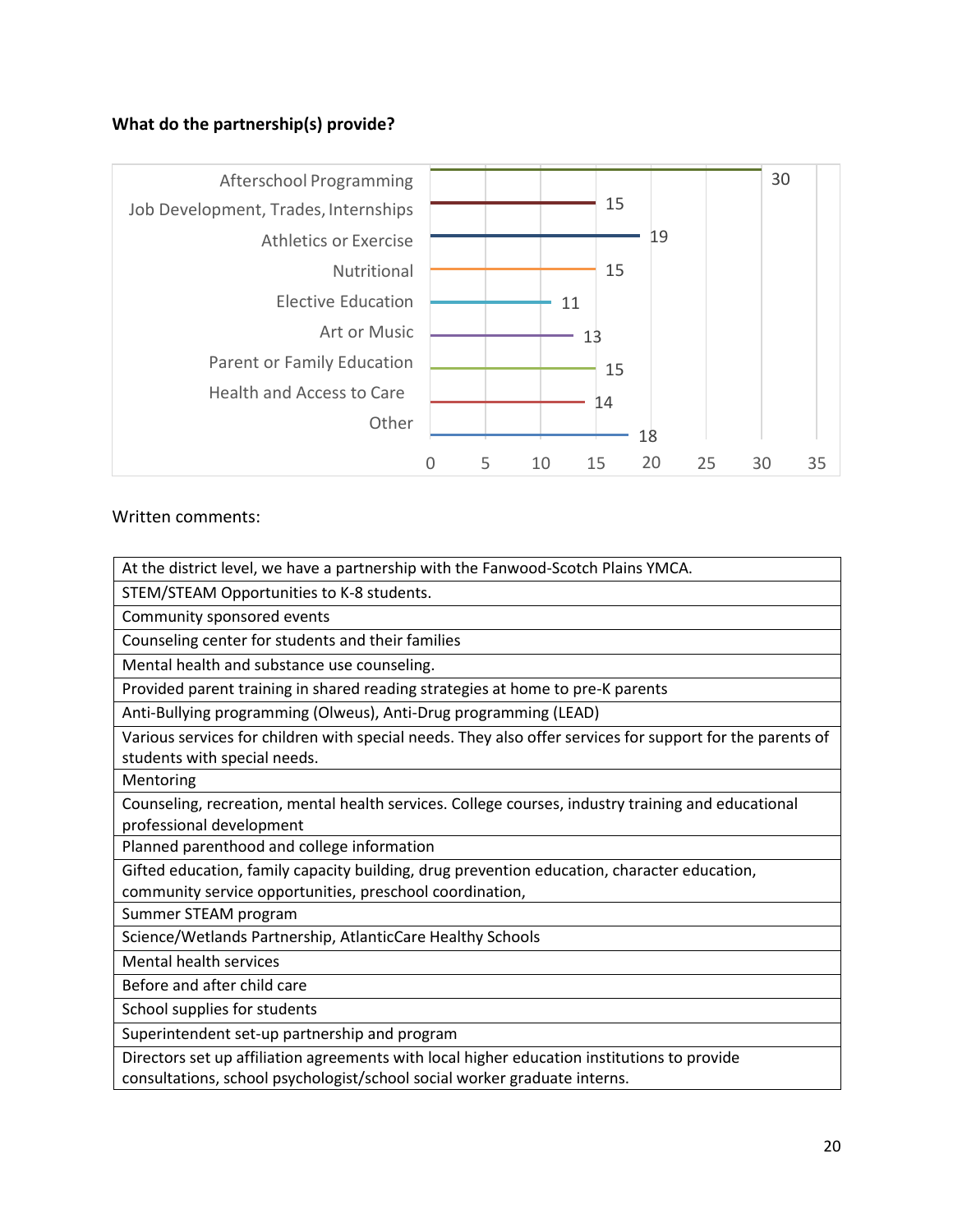County entities work well together to share resources. "Shared services" existed in our county before it was required.

The town's Recreation Department offers some cocurricular programs after school and during the summer.

Local government partnered with the school to construct a gym, classrooms, school and county library branch.

### **How did you get the word out about the services or partnerships available at your school?**



| Website and referrals by our staff members. |
|---------------------------------------------|
| Newsletter, website                         |
| District and school websites.               |
| District Website                            |
| Back to school nights                       |
| District all calls                          |
| Website                                     |
| Website                                     |
| District website                            |
| auto-call system                            |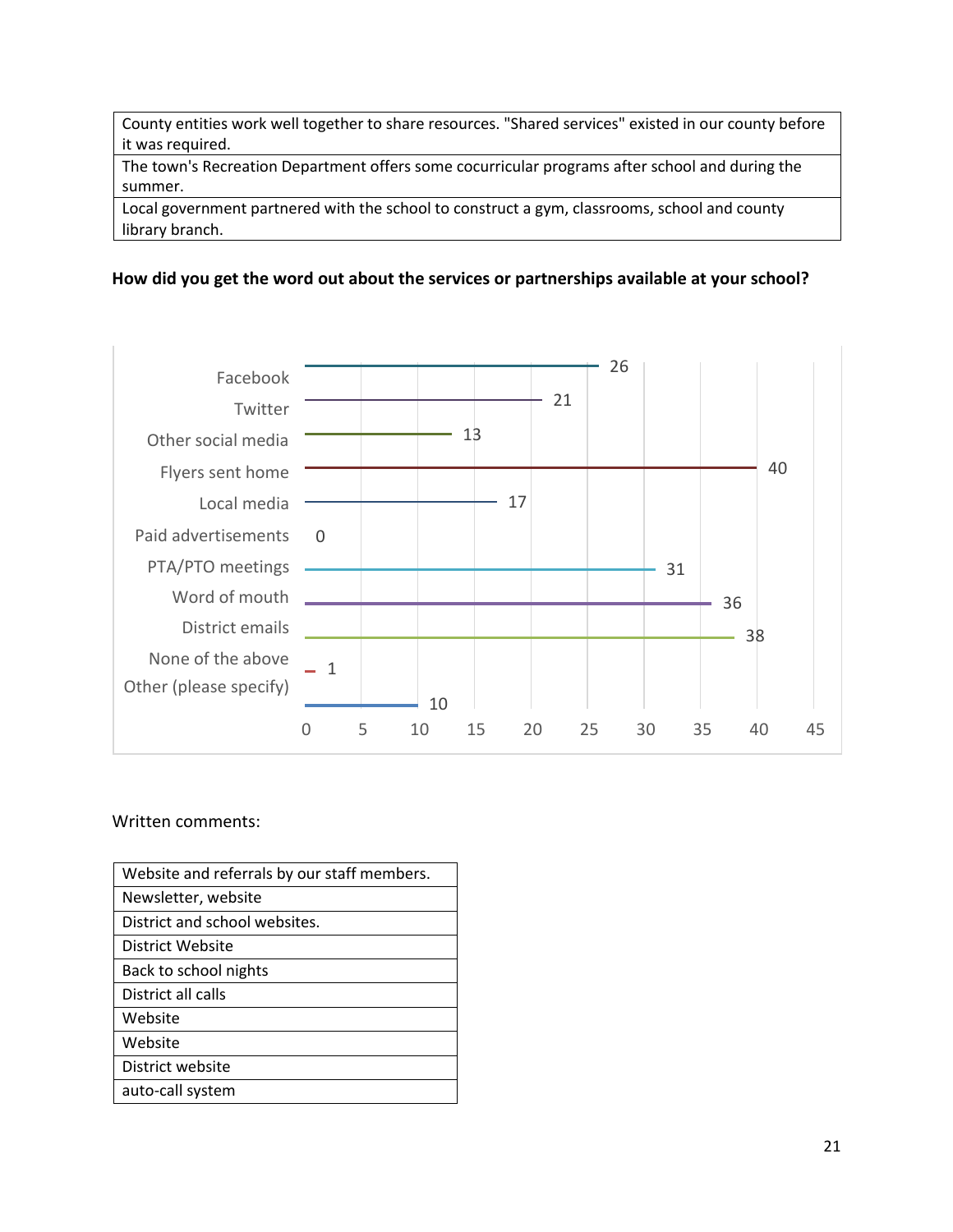# **What is the biggest obstacle to creating sustainable partnerships in your district/school?**



| As a small district there is a lack of staff to create these partnerships.                             |
|--------------------------------------------------------------------------------------------------------|
| No obstacles                                                                                           |
| With multiple partnerships, we do not have enough staff to oversee and optimize the good work          |
| being done.                                                                                            |
| Often it is assumed that everyone in our district is wealthy and does not require assistance. Luckily, |
| our community is generous.                                                                             |
| Don't really have any obstacles                                                                        |
| Developing and maintaining relationships is time consuming.                                            |
| Meeting academic priorities of reform take precedent right now                                         |
| No obstacles                                                                                           |
| A stable source of funding                                                                             |
| Time, extent of need across the county                                                                 |
| Often, exploration is required to find partners - time investment                                      |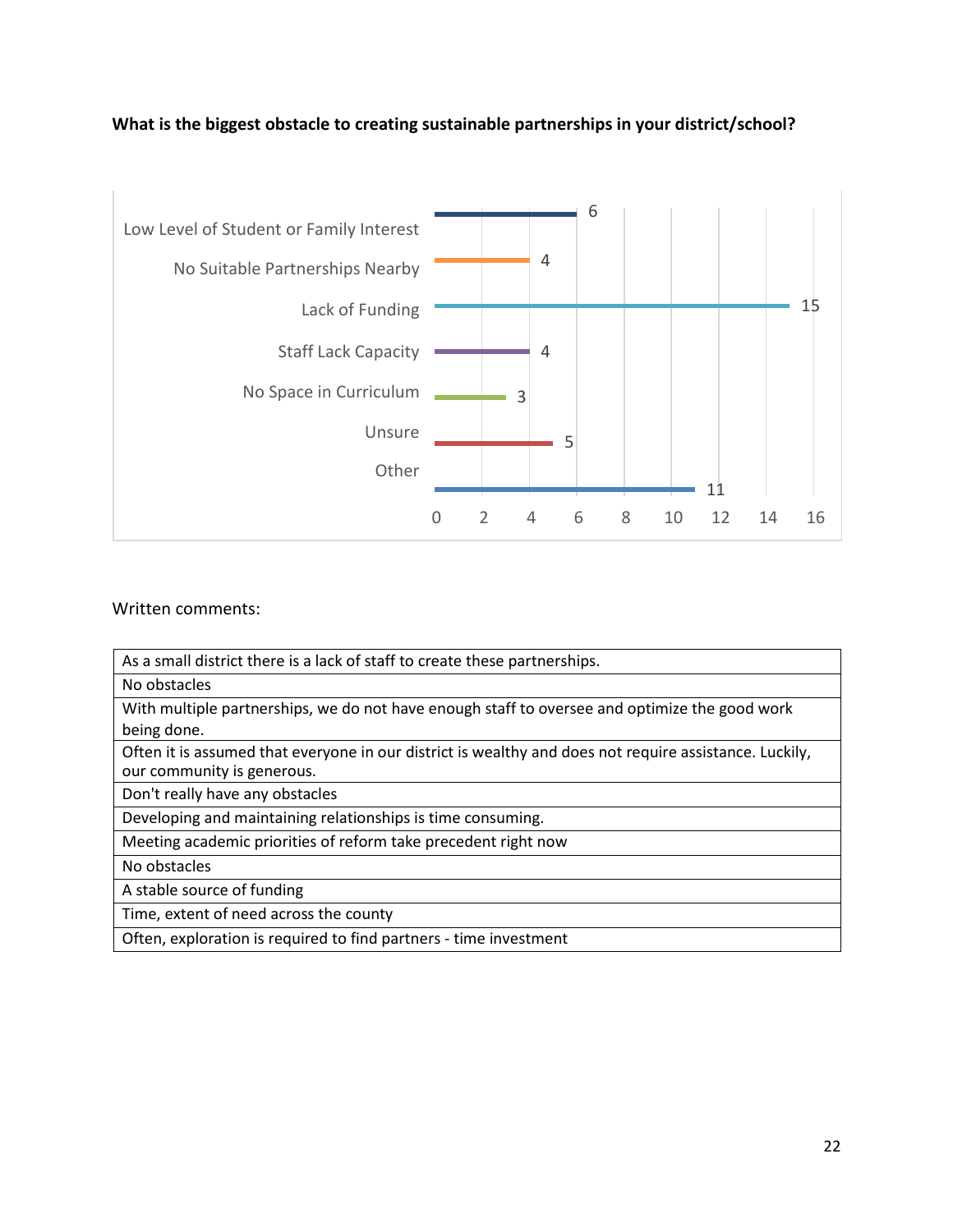**Not including Board of Education meetings, how many times over the past school year did district leadership engage with community members (i.e. parents, local organizations, student groups) regarding partnerships or other important school matters?**



# **Please list 1-2 examples of your District's active engagement with community members around partnerships or decision-making.**

| Healthy Schools Initiatives, School Gardens                                                       |
|---------------------------------------------------------------------------------------------------|
| "Green Brook 2020" monthly meetings on the status of the district and brainstorming opportunities |
| for the years to come.                                                                            |
| Attendance at Town Council meetings where open discussions took place.                            |
| Technology Plan Bond Referendum                                                                   |
| We work closely with the town to provide students with additional opportunities.                  |
| Street fairs, memorial ceremonies, holiday town tree lighting                                     |
| The Student Wellness Committee includes parents, teachers, student, nurses and administrators and |
| supports and monitors wellness activities across the district. The before and after school care   |
| program interfaces with district administrators, parents and staff members to best serve our      |
| students.                                                                                         |
| Our CBI programs provide opportunities for engagement with a multitude of local businesses and    |
| corporations as well as other county and state agencies                                           |
| Meetings with community members involved in the partnership.                                      |
| Education Foundation to fund the upstart of several programs; Community Education Program to run  |
| SAT Prep and Summer Enrichment;                                                                   |
| <b>Strategic Planning; Community Council</b>                                                      |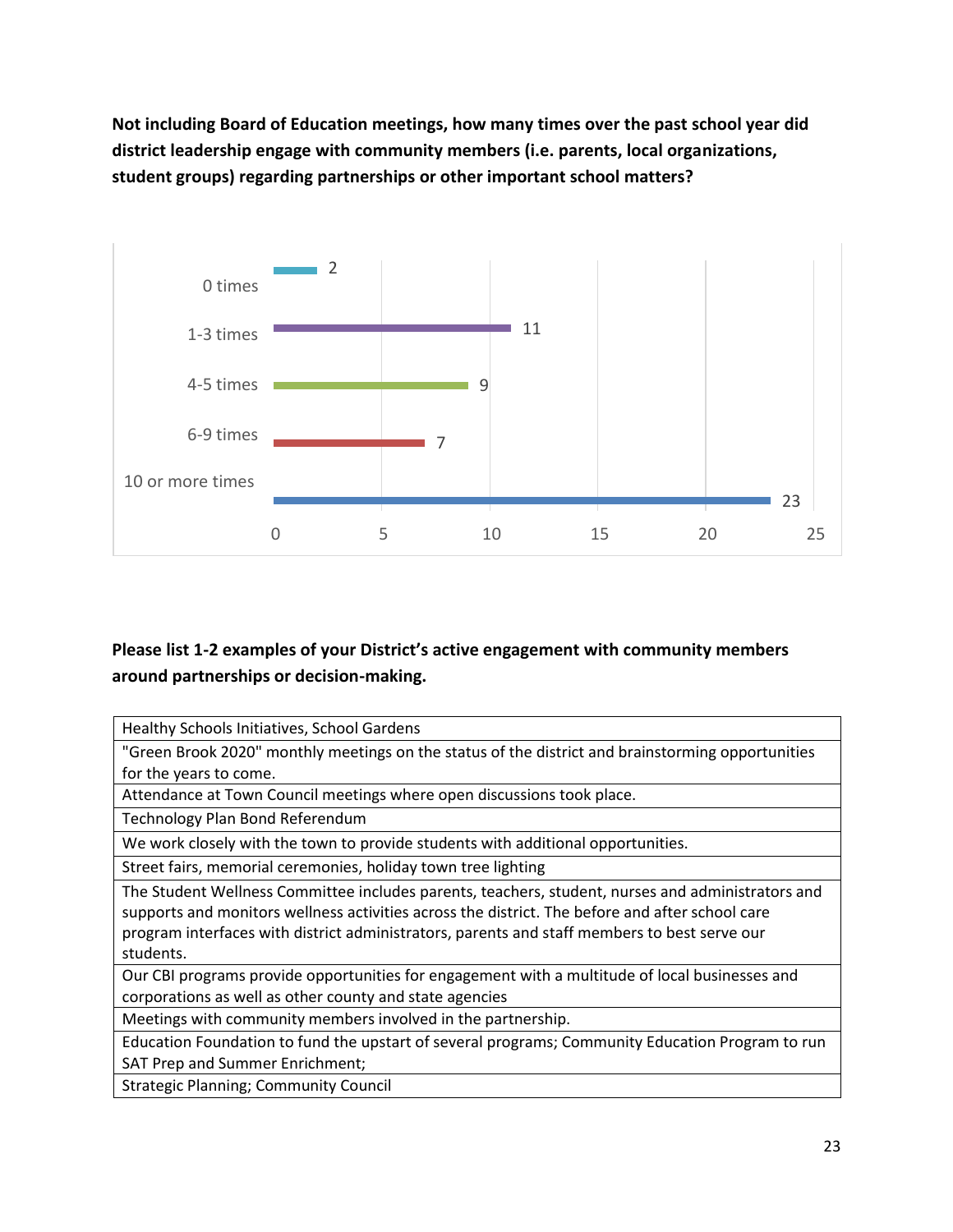Parent Forums

1. Regular attendance at planning meetings. 2. Reaching out to parents to elicit support

Special education parent advisory council; key communicators meetings with parents /building principals; local library representation to ensure collaboration

Parental involvement meetings

Parent/Student Engagement Committee; Strategic Planning

Our district participates in Coalition for Safe Communities which includes numerous stakeholders in its activities. This is just one example.

Monthly 'Coffee with the Superintendent' community meetings. District strategic planning.

We established a Diversity Council that, in addition to teachers and administrators, includes representatives from the YMCA, the Human Services Commission, Corner House, and a family counseling organization. We met multiple times in the past year, and we have been particularly successful in addressing the needs and concerns of many of our undocumented families.

Affiliation with Seton Hall University (SHU) and our secondary age students with autism. SHU provides our students with job sampling opportunities and our staff meet with the administration at SHU during the year. This is an outstanding, locally grown, partnership. Our students participate in Operation Shoebox, where students package at our school or the business location food or toiletries for our troops overseas. This is outstanding!

Attending all PTA meetings and events, attending all Education Foundation meetings and events, attending Chamber of Conference meetings

Superintendent Advisory Council Parent Involvement Nights in Math, ELA, Science and ESL

Bond Referendum Meetings (presentations, social media, surveys). After School Programs (meetings, flyers, emails)

Members of the staff serve on parent and community groups. Our staff tends to commit to our town. Our turnover is low and we know members of the community and local organizations.

Meetings with Booster Club organizations to work in collaboration with the school. Meetings with Mayor and Council look and finding ways for community groups and school groups can work together. Education Foundation, Bayshore Success Center, Public Library

Outlining the establishment of an advanced practice nurse. Use of high school students in a heritage Chinese school to teach Chinese yoyo skills to elementary students in an after-school program.

Superintendent's Walk in the Park Engagement Series; Hoboken High School Parent Engagement Days at Housing Authority

Community wide emergency drill. Monthly district-wide PTO meetings.

Partnerships with Mid-Atlantic Center for the Arts for free after school programming; SPAN partnership; Dental clinic; flu shot clinic

Engagement with County business partnership and chamber of commerce, rotary or local businesses.

Survey regarding before-after school opportunities

Community forums, parent night financial aid workshops

SEPAG, Chinese school, Food Bank,

Creation of design team of community partners to provide guidance and support at the macro-level to the district's community schools model, and engage in partnerships at the micro-level that employ organizational strengths and provide mutual benefits.

Parent Curriculum Forums; Special Education Parents Advisory Council; Educational Foundation

Community Connections annual event, collaboration with other island district schools, other community events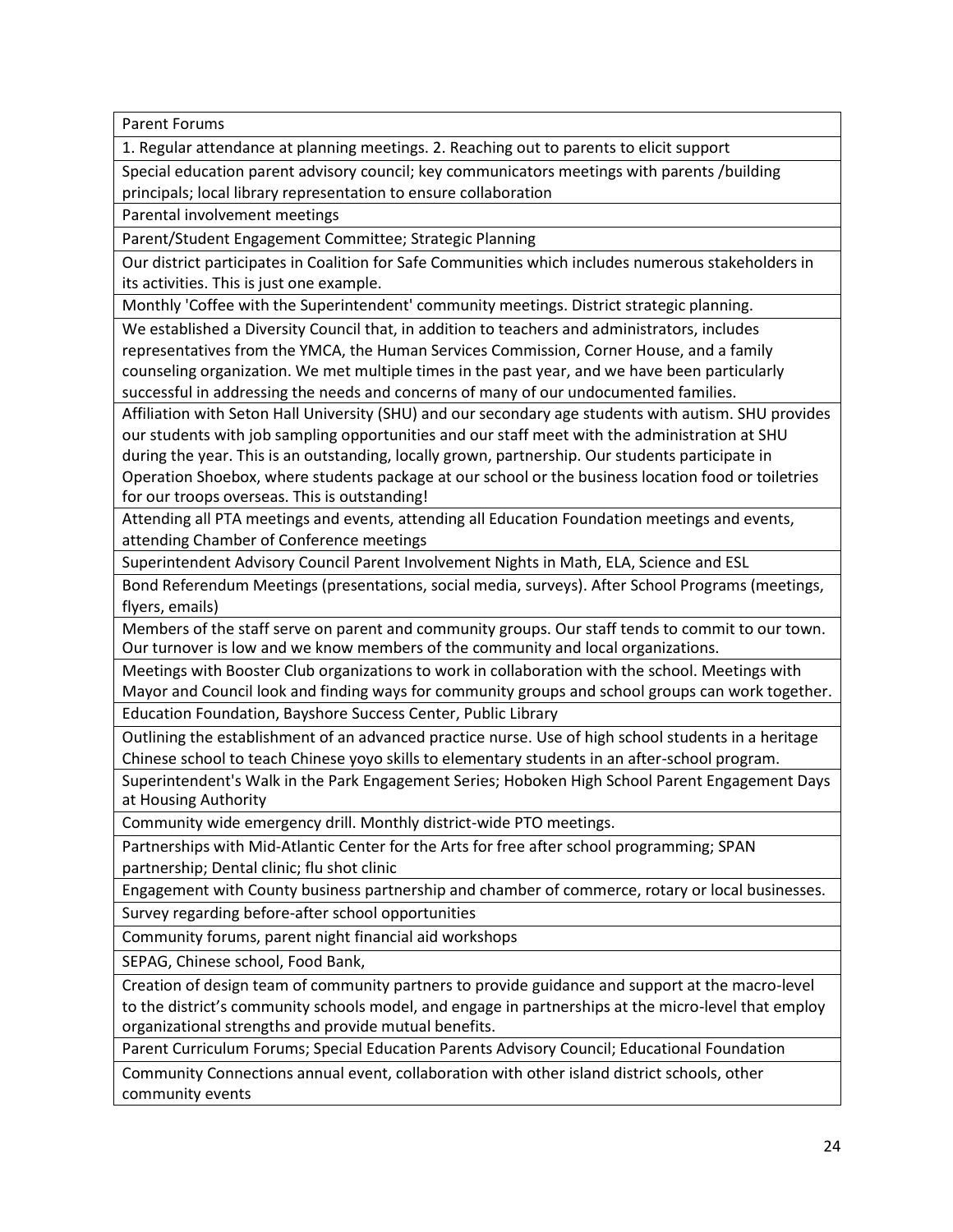Highly active PTO. Strong relationship with sending regional HS Partnership with Township Committee

Our school gardens allow students to grow crops and donate a portion of the harvest to food pantries right here in our community. Through our partnerships with various health organizations we are able to host family health fairs where we offer health screenings and wellness services.

Looking into partnering with Stockton U. as a professional development school.

We utilize the PTO and the Special Education Parent Advisory Board as sounding boards.

Superintendent's Advisory Committee; Cooperation with Police on opioid instructional programs Health night

We invite them to a stakeholder meeting.

We are working with a local child care agency for aftercare that is needed in our region. We also offer a community based pool program for children and adults. Lastly, we run a night school with a plethora of options for all ages.

Serve as members of a county group that plans for needs (led by United Way). Help plan fundraisers that support partnership between and among Cooper Levensen Law firm, the Food Bank of Southern NJ, and several Atlantic County school districts

Five parent forums held in mornings, evenings, Saturdays. Additional meetings with parents of students with disabilities, parents of ELL students, parents part of school safety committee, PTA presidents' meetings three times yearly.

Joint BOE and Township Meetings. Hosting statewide security summit

**Have you or anyone in your district undertaken a formal "needs assessment" in your school community? (i.e. survey to parents, stakeholder focus groups, door-to-door interviews, etc.)**

It is interesting to note that fewer than half of the respondents have done a formal needs assessment, even as they are providing services and engaging in partnerships.

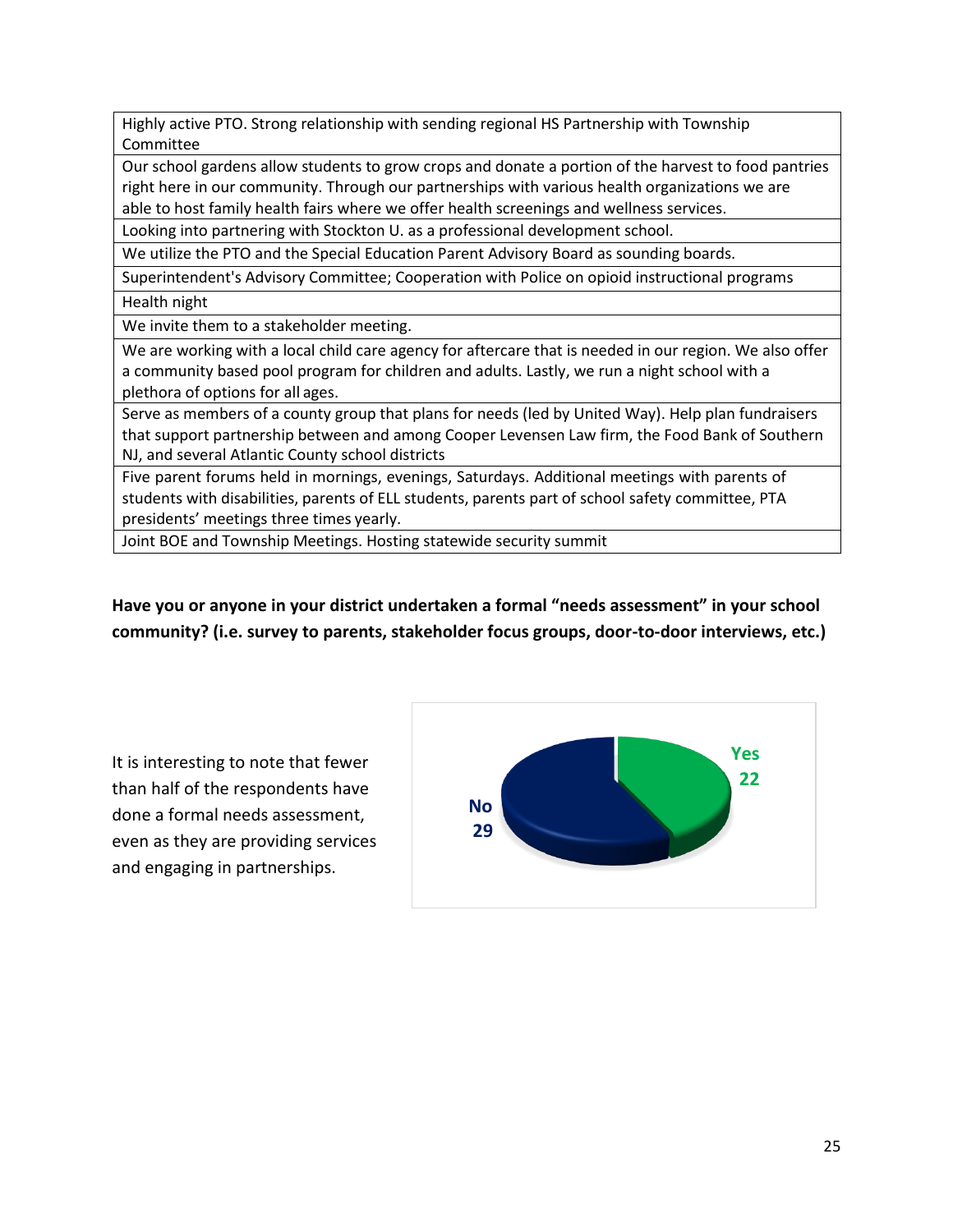# **Who in your district conducted the formal "needs assessment?"**



| Superintendent                                                                                                                 |
|--------------------------------------------------------------------------------------------------------------------------------|
| Directors/ principals                                                                                                          |
| Superintendent                                                                                                                 |
| Our Strategic Plan for 2018-2023 is currently being developed, which requires multiple surveys of<br>various constituents.     |
| Completed as part of Strategic Planning. District administration and Board worked together to<br>develop and implement survey. |
| <b>School Climate Survey</b>                                                                                                   |
| Did not complete                                                                                                               |
| Superintendent, Principals, Teachers, Community Organizations                                                                  |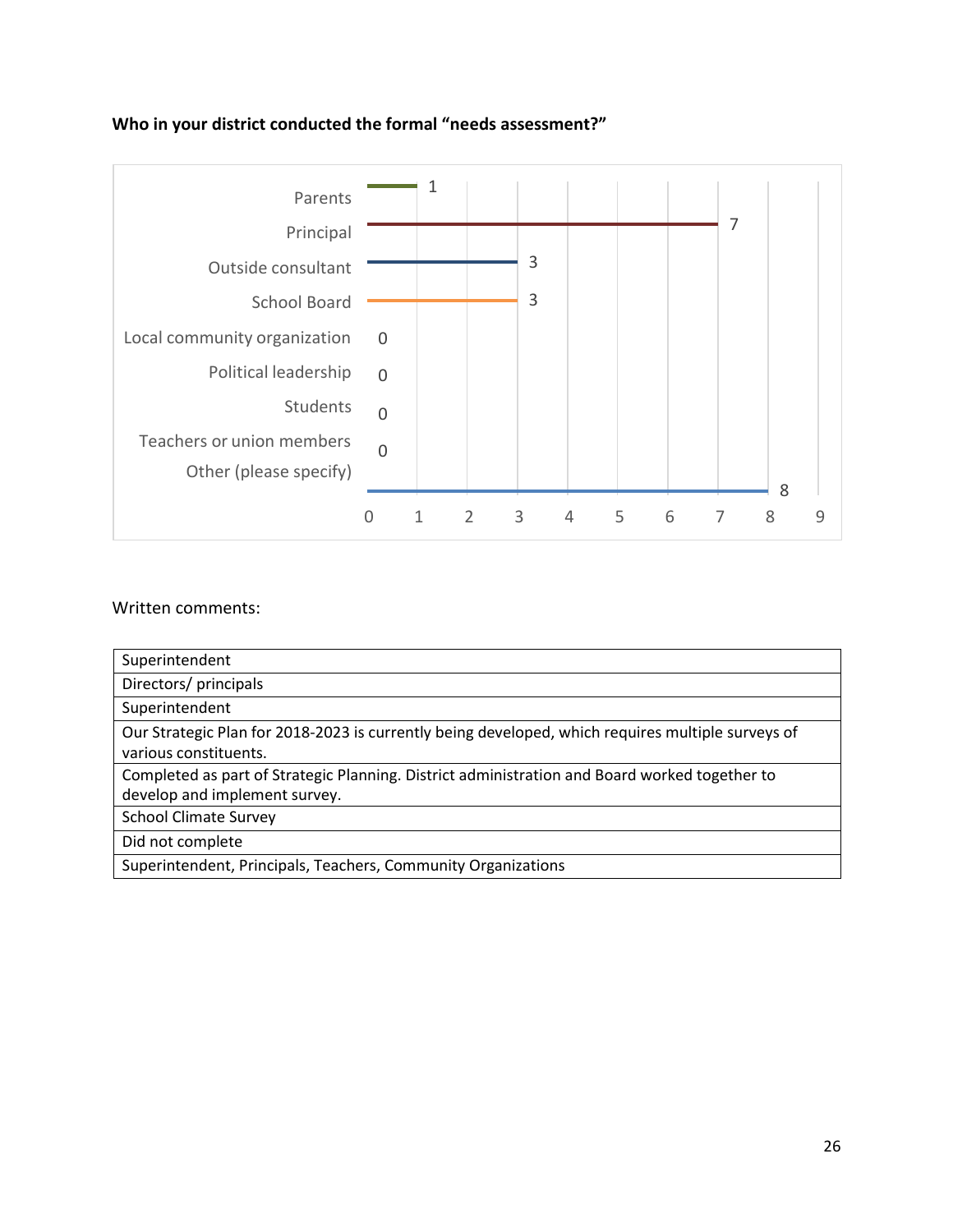**If you have thoughts, concerns, or further comments about Community Schools, school/organization partnerships, community engagement or the potential of these partnerships, please feel free to expand below.**

These survey questions have given me food for thought and I plan to have a meeting and create a needs assessment survey to give to our parents.

List of current (successful) community schools?

Great potential to support communities; funding is lacking.

Having affiliation agreements with higher education institutions allow a school district to provide mental health services/ parent training for no cost

Community Schools is a wonderful concept that we are already very active with, but what holds us back is lack of funding.

The work of educating children and providing for their physical and emotional needs goes well beyond 8:00 - 3:00 and the traditional scope of the public schools. The Princeton Public Schools welcome the support of our community partners and would be excited about working with them to create true community schools that provide a broader network of resources for our students and families.

It would be great to learn about other district partnerships so we can all learn about new opportunities we might explore.

This is an excellent topic to share with districts all over our state. I also feel NJASA and groups such as NJSBA could scan the landscape outside of NJ to see how other states provide these opportunities.

Community partnerships take time to form. Schools and districts need to have continuity of committed staff members.

We would like to expand our community partnerships and opportunities to serve our students and their families as a true community school.

We have a shared service relationship with Stone Harbor School; our Avalon school building is used throughout the year by borough, recreation dept. and community library.

I think there is room to increase the number of partnerships. We do also partner with the local MAC for programs and assemblies, as well as counseling organization. Recently Boy Scouts have expressed an interest, too.

There is simply an unmet need for wrap around mental health services.

We need a more broad-based community health program along with a family/parenting program.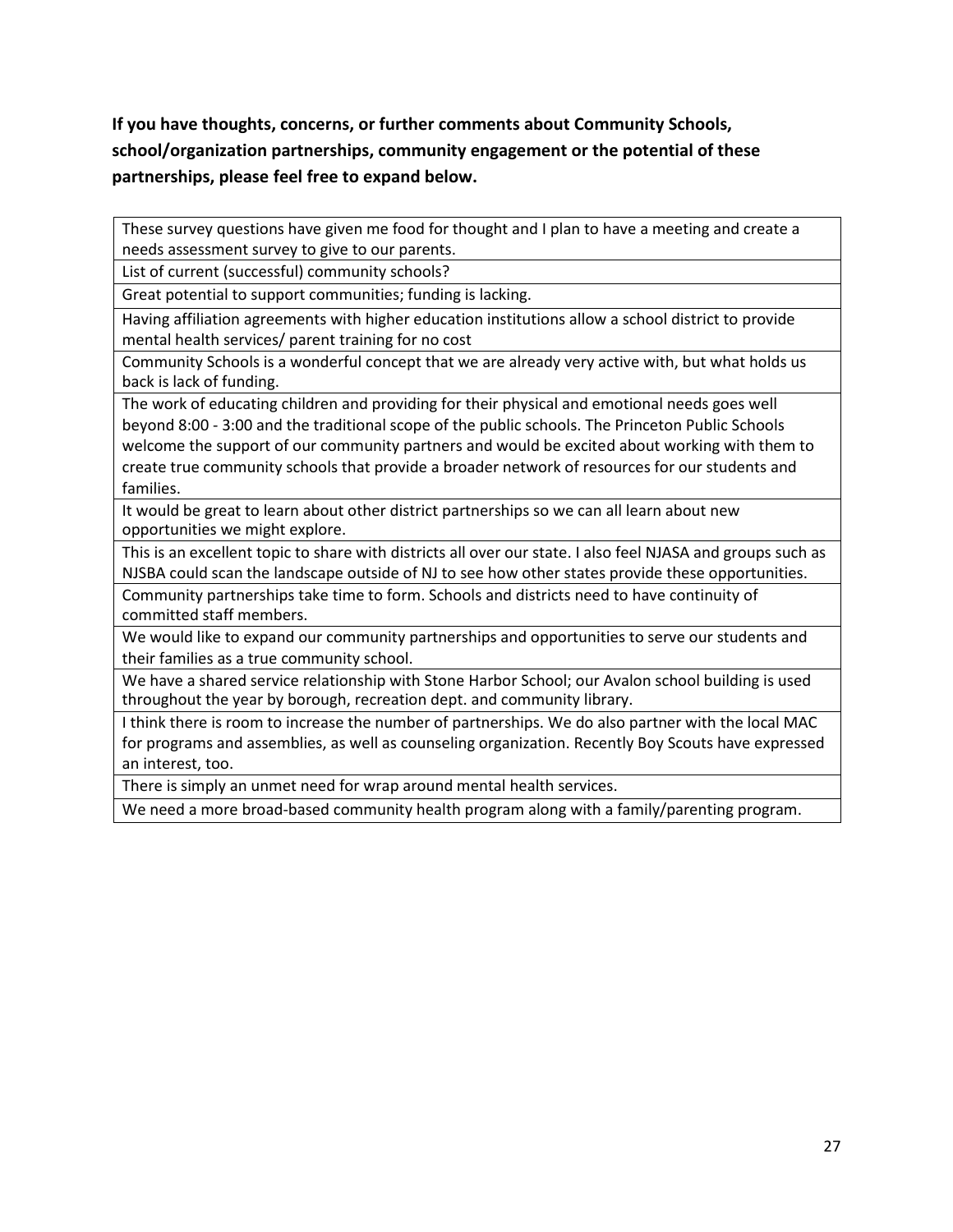## **Individuals Interviewed for this Report**

- Steve Cochrane, Superintendent of Schools, Princeton Public Schools,NJ
- G. Kennedy Greene, Superintendent, Newton Public Schools,NJ
- Patricia Heindel, Co-Director of the School Culture and Climate Initiative;Director, Center for Human and Social Development, College of Saint Elizabeth, NJ
- Catherine Nti, Executive Director New Jersey, Center for Supportive Schools
- Jared J. Rumage, Superintendent, Red Bank Borough Public Schools, NJ
- Liz Warner, Co-Director of the School Culture and Climate Initiative; Chair, New Jersey School Health and Climate Coalition; Associate Director, United Way of Northern New Jersey
- Site visit to Rivera Community Middle School, Trenton, NJ, with Principal Bernadette Trapp and Anniesha Walker, Community School Director and Mercer Street Friends Associate Director, during the November 2, 2017 Trenton Community School Mini-Conference